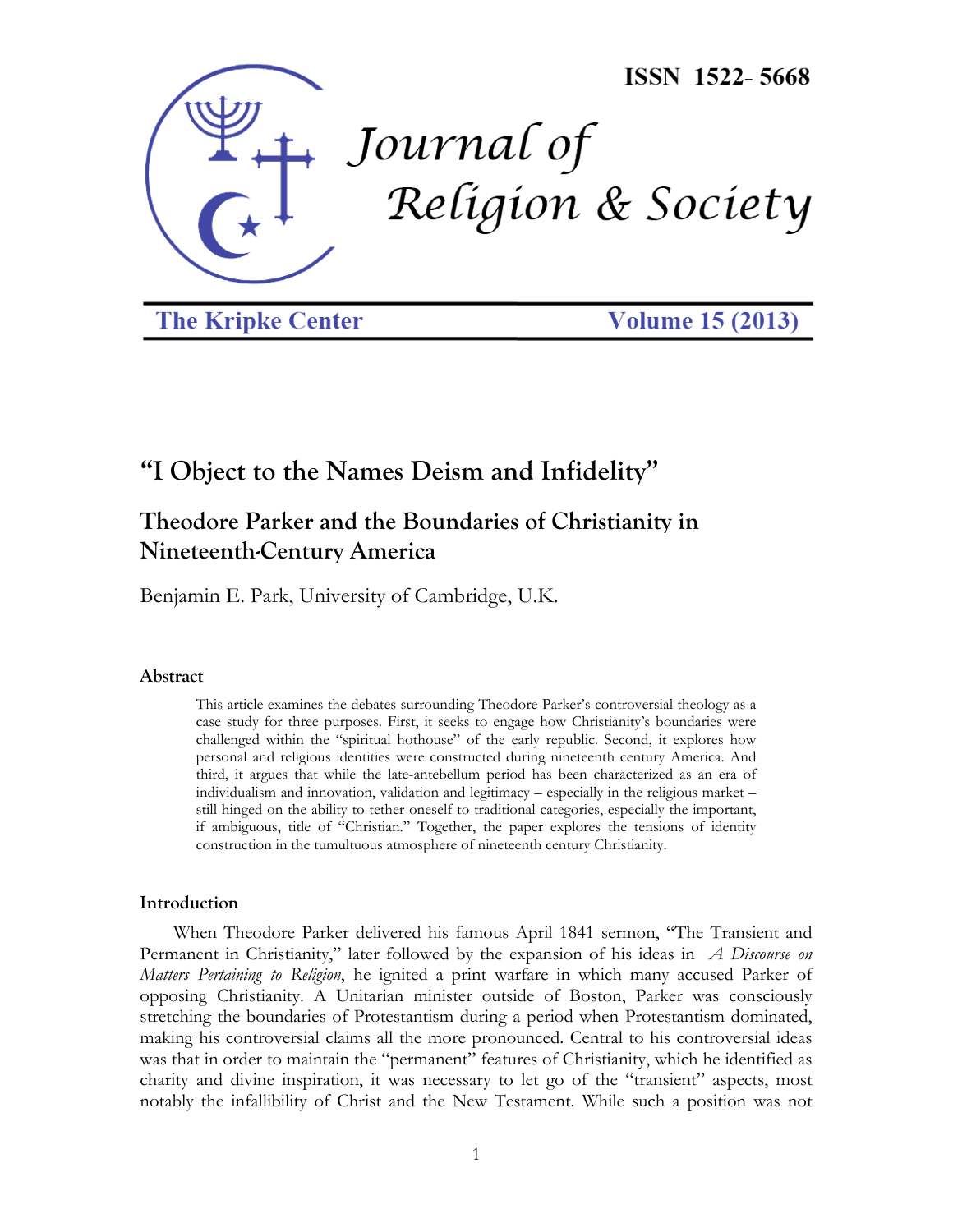unheard of in the early republic – people ranging from Elhanan Winchester and other Universalists to Thomas Jefferson had made similar claims – Parker's writings drew loud renunciations from his contemporaries due to his claiming the Christian title.

One opposing clergyman, the influential and orthodox minister Noah Porter, wrote that "to a common man, even if intelligent or learned, [Parker's ideas] seem more like the dogmas of a French or Hindoo deist, or mayhap the more refined religionism of a Persian Soofee, than the Christian theology of a Christian teacher." Beyond these racial associations, a perpetuation of Christianity as a "white" theology, Parker was also lumped into the Anglo-American tradition of skepticism and dismissed as "nothing more or less than Deism" (1844a: 371-72). Parker, however, boldly denounced the association. "I object to the names deism and infidelity," he wrote Porter in a private correspondence several months later, noting that such classifications overlook his belief in God, prophets, and biblically patterned inspiration. "The general philosophy which is presupposed in all I teach," the Transcendentalist minister reasoned, is opposed to the definitions commonly associated with those non-Christian titles (1844).

Indeed, Parker was somewhat of an anomaly – and thus, a menace – to his contemporary religionists. He rejected what were then the accepted boundaries of Christianity – even for the liberal Unitarian denomination – yet refused to forfeit the title of being Christian. Unlike many other Transcendentalists who shared his unorthodox views, most notoriously Ralph Waldo Emerson, Parker did not desire to move beyond the Christian tradition.<sup>1</sup> Rather, he sought to redefine the Christian name and extend the Christian boundaries so as to include the progressive theology he envisioned. At stake in these debates was more than the mere elasticity of the Christian title, or even the question of who held the authority necessary to define that title, but the fact that such a title still held such importance during an era known for religious heterogeneity and individual autonomy (see Albanese; Hatch).

Parker's battle to redefine Christianity is a significant episode in tracing the development of American Christianity, especially during the period of religious disorder and unrest that was the antebellum period. Indeed, his debate with the more orthodox Unitarian and conservative Christian ministers offers a potent example of early American boundary maintenance; at this critical moment when liberal religion demanded a spot in the religious landscape, what was at stake was nothing less than the requirements for the Christian label – a designation of significant importance in what was then considered a Protestant nation. Parker's desire to expand the borders of Christianity forced the Unitarians to more clearly define their own limits in an attempt to reassure their own status within the Christian tradition, and it presented mainstream Christianity yet another example for their defense of strict theological borders. Even after Parker's death, his name and legacy was still debated as competing religious thinkers fought over how he was to be remembered.<sup>2</sup>

<sup>&</sup>lt;sup>1</sup> There were other Transcendentalists who also remained within the ministry, including Frederic Henry Hedge, yet they did not espouse (or at least publically support) views as radical as Parker's.

<sup>2</sup> James Bratt has written that the decade between 1835 and 1845 – the decade in which Parker entered the public scene – is "less distinguished by the radical extension of evangelicalism's logic than as the launching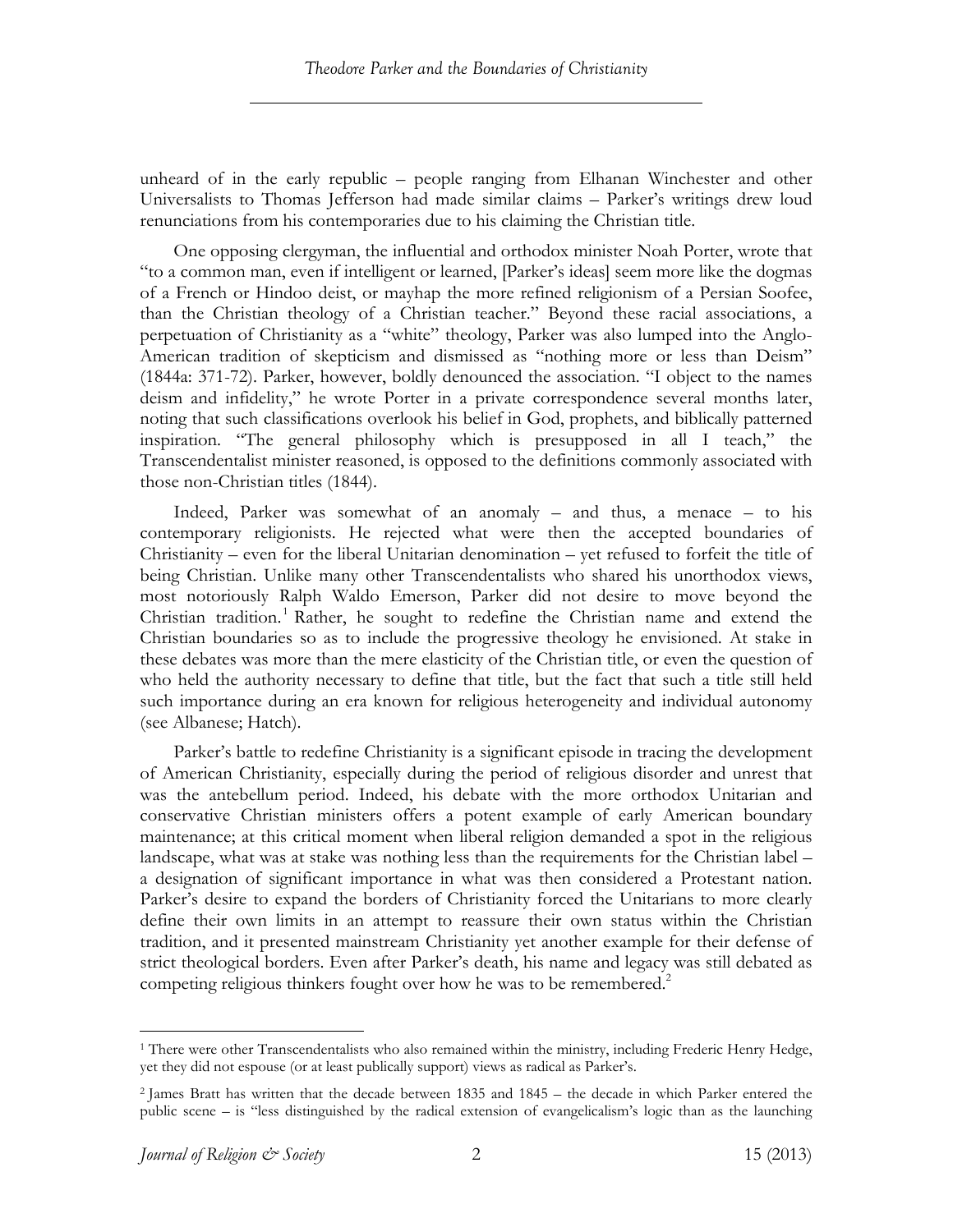Further, Parker's ministry took place during a period of transition in the American cultural scene, and the debate over his ideas reveals the opposing tensions of independence and affiliation. Though Emerson had famously quipped in 1827 that "it is the age of the first person singular" (3:70), and Daniel Walker Howe defined the early republic as a period brimming with "voluntary chosen identities" (2009: 108), individualism – especially within the religious sphere – remained a latent possibility for most American thinkers; to a large degree, intellectual alliances remained essential for validation. Indeed, as unique as Parker's theology was when compared to his contemporaries, he understood that validation still hinged on being tethered to the Christian historical tradition. In short, the details and tensions in place with Theodore Parker's sparring with his Unitarian contemporaries offers in microcosm the stakes involved when negotiating religious and intellectual boundaries during the tumultuous and innovative climate of antebellum America.

# **Background and Context**

Like many in the Transcendentalist movement, Parker attended Harvard's Divinity School in preparation for a clerical career. Upon completion, he was appointed a Unitarian minister in West Roxbury, Massachusetts, in 1836. Even before graduation, he was associated with unorthodox circles, often taking part in the early meetings of the Transcendentalists club (see Myerson 1972). Once awarded his own pulpit, he slowly inoculated his adoring congregation with his progressively transcendental theology, primarily the emphasis on personal intuition over religious tradition or biblical miracles. "I preach abundant heresies," Parker penned during his early ministerial career in 1837, "and they all go down, for the listeners do not know how heretical they are" (Weiss: 1:101). His entrance onto the Boston scene came in 1841 with his "Transient and Permanent" discourse, and he thereafter remained in the public spotlight for the rest of his life as he continued to promulgate his controversial theology and eventually turned all of his efforts to abolitionism (for his biography, see Grodzins 2002).

His success during the period was staggering to his critics, yet signifies a certain public thirst that his message fulfilled. In 1845, after years of struggle with his fellow Unitarian ministers, Parker's followers established a free church on his behalf – the largest such church in America at the time – and Parker preached in front of nearly three thousand listeners weekly, nearly two percent of Boston's entire population. Despite the time constraints that accompanied a minister as involved as he was, Parker wrote numerous pamphlets, tracts, essays, and books, all of which sold in large numbers. Within a decade after his death, his works were collected and published in fourteen volumes in London and ten in America (Myerson 2003).

The Unitarian and Bostonian context is crucial for Parker's story. Since the turn of the nineteenth century, Boston – previously known for its staunch Puritan heritage – was now a cradle for the growing Unitarian denomination, a movement that countered Calvinism and was based on its appeal to the Bible, the respect for reason, and the honoring of virtue (see Wright; Howe 1970: 4-5). Unitarians did not maintain a reverence for the Old Testament,

ground of new departures" (52-53). Similarly, Jon Butler labeled the period as the "Antebellum Spiritual Hothouse" (225-56), a framework echoed by later scholars like Leigh Eric Schmidt (2000: 11).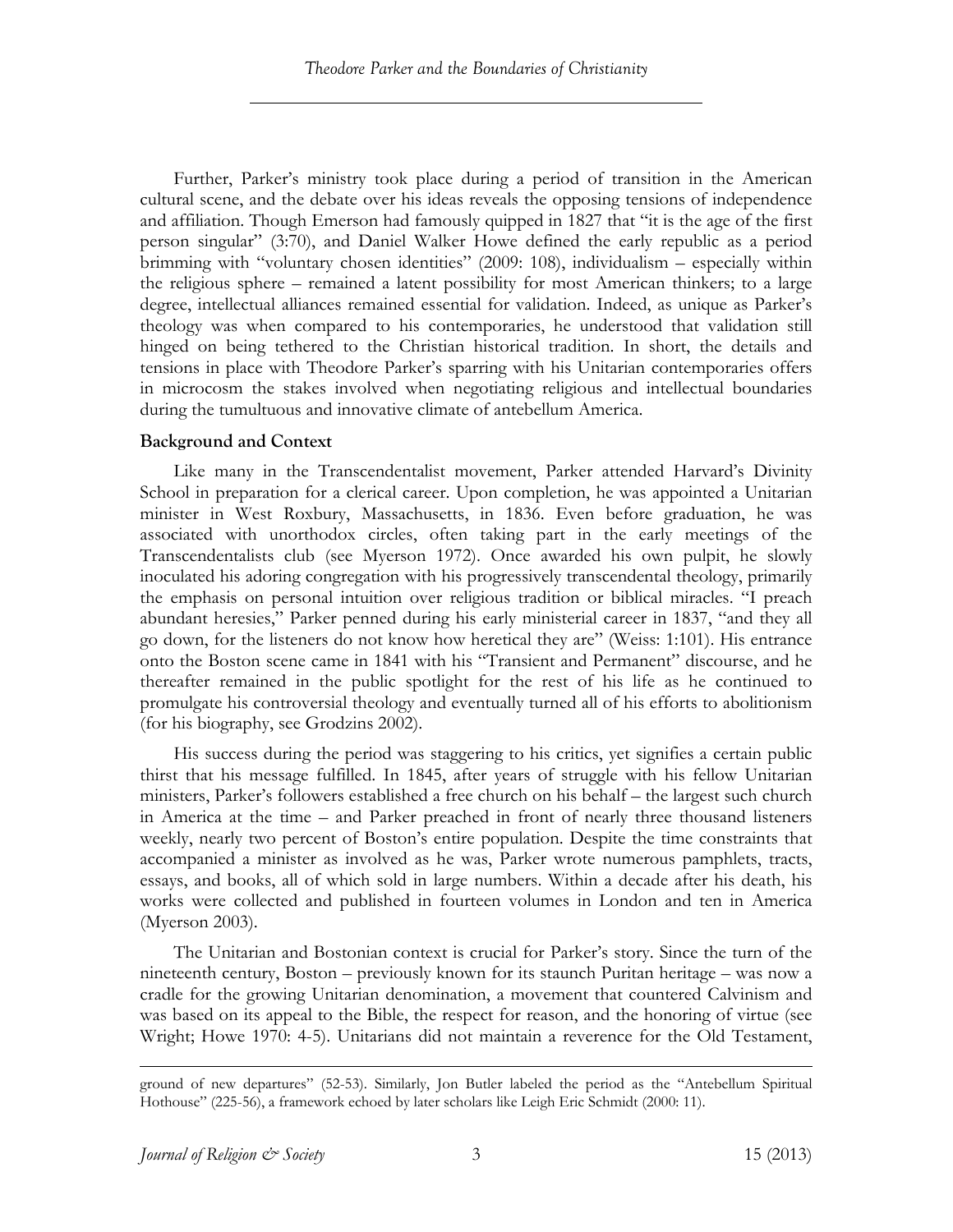but clung to the New Testament as the primary manifestation of Christ's grace. The New Testament miracles served as foundational and empirical proofs for their religious claims, which were coupled, in their view, with good works and righteous living as the cornerstones for Christianity. Early followers did not believe membership entailed a specific theology; according to minister Edward Hall, "a Unitarian is not so much one who believes a particular doctrine or number or doctrines, as one who desires and strives to make his belief an incentive to a particular life and character, a religious, useful life, and a religious and forever improving character" (6). While concise beliefs were not foundational to everyone, their interactions with other Christians forced them to reaffirm their attachment to the sovereignty of God and the redemptive powers of Christ. And with the formation of an American Unitarian Association in the late 1820s came the accompanying need for doctrinal definition, even if that definition remained inchoate and malleable for over a decade (Holifield: 208-209).

Contemporary Protestantism, however, saw them as a slippery slope away from Christianity, and though Unitarianism attempted to distance itself from the more radical British formulation (and its leader Joseph Priestly), they were often the targets of scorn from the rising Evangelical movement. Robert Baird, a graduate of Princeton Theological Seminary and one of the first historians of American religions, placed Unitarianism outside of mainstream Christianity in his influential 1844 text *Religion in America* by grouping them with religious undesirables like the Catholics, Deists, Mormons, Shakers, Jews, and atheists due to their hesitancy toward the Old Testament and dismissal of the Trinity (272). Unitarians, then, were already on shaky ground, and attempts to expand their boundaries from within threatened their establishment's collapse.

Further, the Boston region, along with the rest of the American religious scene, was beginning to witness a growing threat of skepticism aimed to weaken traditional faith. Though the "Deist movement" had presumably disappeared with the religious awakening of the first few decades of the nineteenth century, a new challenge was on the horizon. Christopher Grasso has written that in contrast to the Deist movement, which was largely found among elites and never a viable threat to the common masses, "the 1820s and 1830s" was a period when "religious skepticism was being fused to radical social reform movements, and it threatened to become prominent among the urban working class" (2002: 480). In Boston, orthodox minister Lyman Beecher felt threatened enough to publish a series of six lectures on "scepticism," wherein he warned the public of its origins and dangers. Free-thought promoter Abner Kneeland gained a large audience in the city during a lecture tour in the 1830s, yet his orthodox nemeses succeeded in getting him convicted of "blasphemy," the penalty of which was sixty days in prison (Grasso 2002: 492-93; Levy).

Complicating matters further, the period also saw the rise of the Transcendentalist movement, an intellectual fomenting that rocked the Bostonian intellectual scene. While its most famous figures like Ralph Waldo Emerson, Henry David Thoreau, and Margaret Fuller are known more for their literary compositions than religious claims, the Transcendentalists originated as, according to Perry Miller, a "religious demonstration" (8; see also Gura 2008: 13). The prime instigator behind the intellectual movement was a critique of religious structure, as Emerson and others argued that each individual possessed a spark of divinity and access to spiritual inspiration. They rejected the hierarchical and sacramental structure of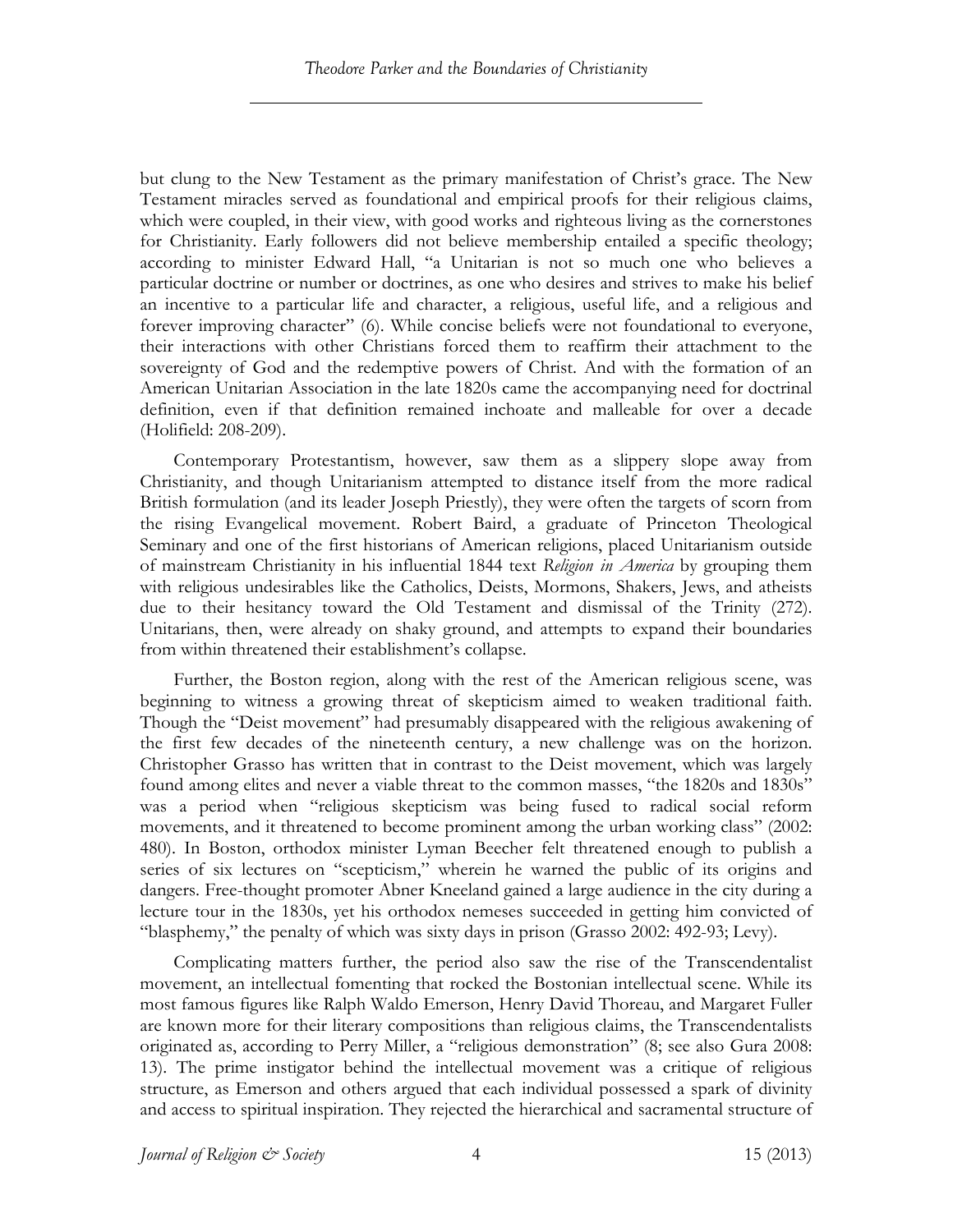religious congregations, the epistemological claims on religious certainty, and the reliance on ancient sacred texts in favor of autonomous worship, intuitive knowledge, and personal experience. These claims struck at the heart of Unitarianism, not to mention mainstream Protestantism in the area.

Indeed, by the time Parker began challenging Christian orthodoxy, Unitarianism in particular and Boston in general were in a defensive posture and knew that further clarification was needed. There was at that time, more than any other, a clear need for further definition and rigid boundaries in order to validate their religious and cultural claims in the face of these new critiques. Long faced with the specter of expulsion from the Christian community, their claims were as tenuous as ever.

# **The Boundaries of Parker's Christianity**

By autumn 1841, Parker felt many of the consequences stemming from his controversial and infamous sermon delivered earlier that year. Titled "The Transient and Permanent in Christianity," he argued that the "transient" elements of Christianity that required dismissal included the historicity of the Bible and the salvific nature of Christ (for the text of the sermon, see Gura 1998). On the former, he posited that the "idolatry" of the Bible stymied a believer's spiritual progress; further, he argued, "the current notions respecting the infallible inspiration of the Bible have no foundation in the Bible itself." On the latter, he remarked how Christ "would have us do the same [as he did]: worship with nothing between us and God; act, think, feel, live, in perfect obedience to Him; and we never are *Christians* as he was the *Christ*, until we worship, as Jesus did, with no mediator, with nothing between us and the Father of all." "Let the transient pass," he urged his audience, and Christianity would finally reach its full potential without the crutches of a text and a savior (1841a: 13-14, 24, 27).

Parker's theological objective was a project in religious restoration: on the one hand, stripping away unnecessary pieces and problems from the fundamental structure; on the other, a reorientation to crucial aspects of the Christian religion. "I have not sought to pull down, but to build up," he explained in his *Discourse of Matters Pertaining to Religion*; "to remove the rubbish of human inventions from the fair temple of divine truth, that men may enter its shining gates and be blessed now and forever." This admittedly "painful" process required denouncing many "popular delusions" that contemporary Christians held dear and reinstituting the "pure" elements of the faith (vi). Much of this was hallmarks of Transcendentalism morphed into religious discourse: the emphasis on individual autonomy, personal intuition, and disregard for traditions and authority. Similar concerns had led Emerson to renounce his Unitarian post in 1832, yet Parker's approach was to revise the Christian tradition so as to accommodate modernity's message.

But other Christians in general and Unitarians in particular were not ready for such accommodation. The ensuing storm that followed his remarks came fast and furious. Numerous opposing editorials and pamphlets denouncing his "heresies" came from Unitarian and non-Unitarian ministers, from local non-religious civic leaders, and from individuals inside and outside Boston. Parker's fellow ministers were now refusing him pulpit exchanges, the furthest step toward dismissal a Unitarian minister could take. This ministerial isolation limited Parker's potential audience and weakened his denominational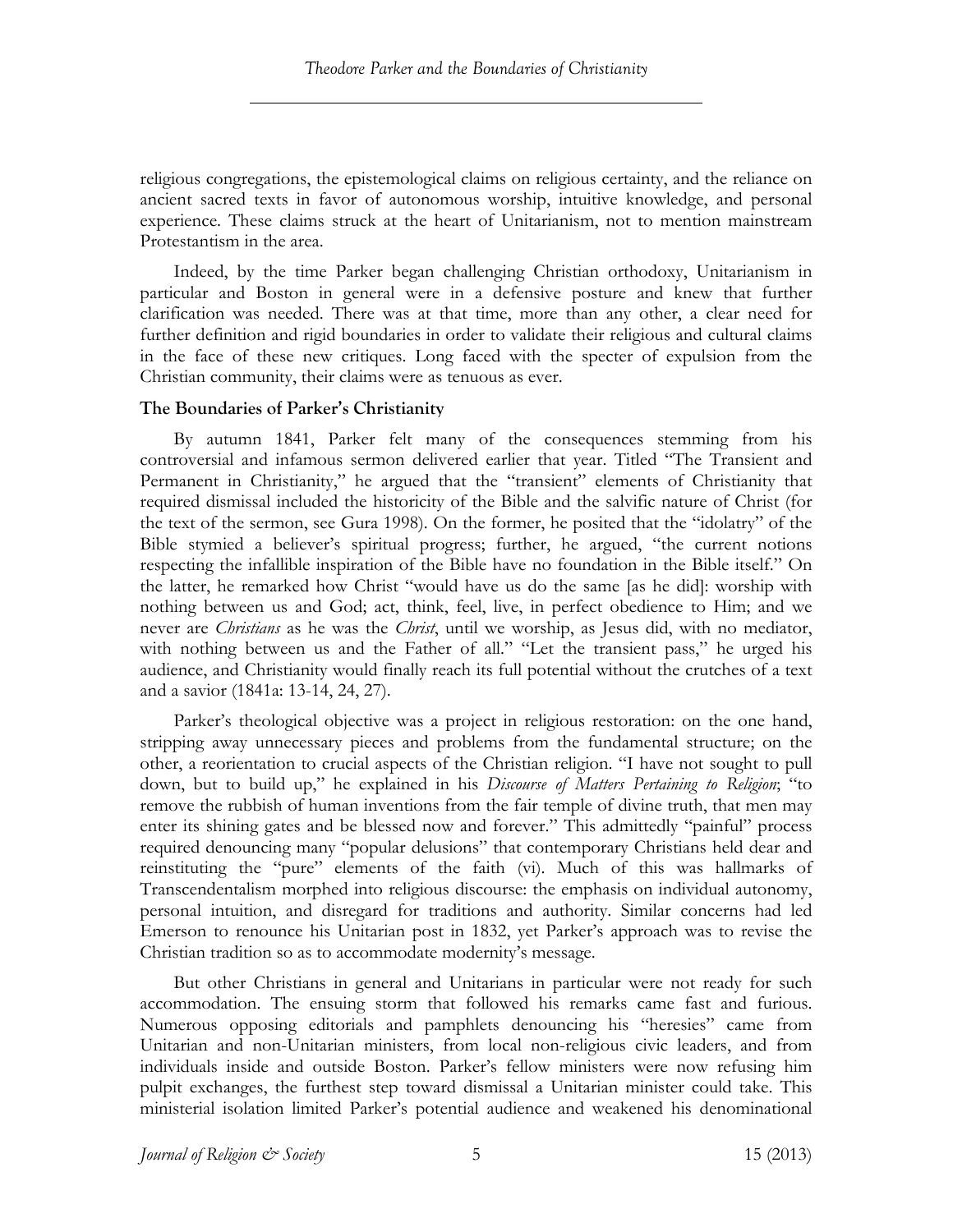support. Though Unitarians were not quite ready to strip Parker of his Christian title, they were anxious to limit his exposure.<sup>3</sup>

Beyond public challenges and rebukes, Parker also received critiques that were more private in nature; he even maintained a cache of letters he preserved until his death.<sup>4</sup> One satirical, if poignant, letter received in August 1844 was not only humorous in nature but also representative in theme. The author, identified only as "a true disciple of the D[evi]l & Tom Pain[e]," wrote to express his enthusiasm for seeing Parker so "vigilant & usefull in the service of our common master" in challenging the "Christian Heresy." Besides volunteering additional volumes for Parker's "theological library" – including works by Paine, Voltaire, and other "skeptical" thinkers – the author suggested that the next time Parker preach "an ordination Sermon," he make it clear that his ideas were originated from the devil. "Follow old Tom [Paine]," he counseled, by "unfurl[ing] the banner of [the] Antichrist" ("A Layman").

This satirical letter offers an acute synopsis of the tensions involved. The association to Thomas Paine was a common rhetorical link made by Parker's rivals, meant to correlate the Transcendentalist's ideas with the deceased public figure most despised by mainstream Christianity. Indeed, Paine, whose *Age of Reason* so challenged traditional Christian thought that he lost his lofty position amongst America's founders, had become a caricature invoked when denouncing heresy. Further, the letter suggested that Parker reveal himself as whom he really was: not a menace within Christianity, but rather a heretical enemy opposed to it. Parker was urged to "come down from [Christianity's] Pulpits," remove the mask of a Christian minister, and admit that his theology was not part of the Christian tradition.

Indeed, a primary objective of Parker's critics was to place him outside the boundaries of Christianity, thereby rendering him inconsequential and less of a threat to Christian faith. An effective and common way to achieve this goal, related to the association with Paine, was the use of the religiously charged term "deism." As Christopher Grasso's research on skepticism in early America has shown, Deism was an important, if mostly theoretical, force in defining American Christianity; it "tested Americans' commitment to religious freedom" and "complicated the connection between religious doctrines and republican virtue" (2008: 43-44). While it served more as an abstract target than an identifiable group of thinkers, it was often employed as a cogent "Other" in religious discourse.

Christians saw deism as rationalism gone horribly wrong: while it masqueraded as a way to maintain belief in a secular world, Protestantism taught, it was merely a mischievous cloak designed to hide religious infidelity and unbelief (Butler: 218-19; Noll: 144-45). Charles Buck's *Theological Dictionary*, a commonly used reference book in antebellum America, defined deists as "a class of people whose distinguishing character is . . . not to profess any particular form or system of religion"; beyond a basic faith in "the existence of a God," they

<sup>&</sup>lt;sup>3</sup> On the general fallout after the sermon, see Grodzins 2002. For the role of ministerial exchanges in silencing Parker, see Grodzins 1999. Dorrien notes that this approach "confirmed that the Unitarians were shunners, not excommunicators" (90).

<sup>4</sup> This collection of private responses is found in the Theodore Parker Papers, Massachusetts Historical Society, Boston, MA.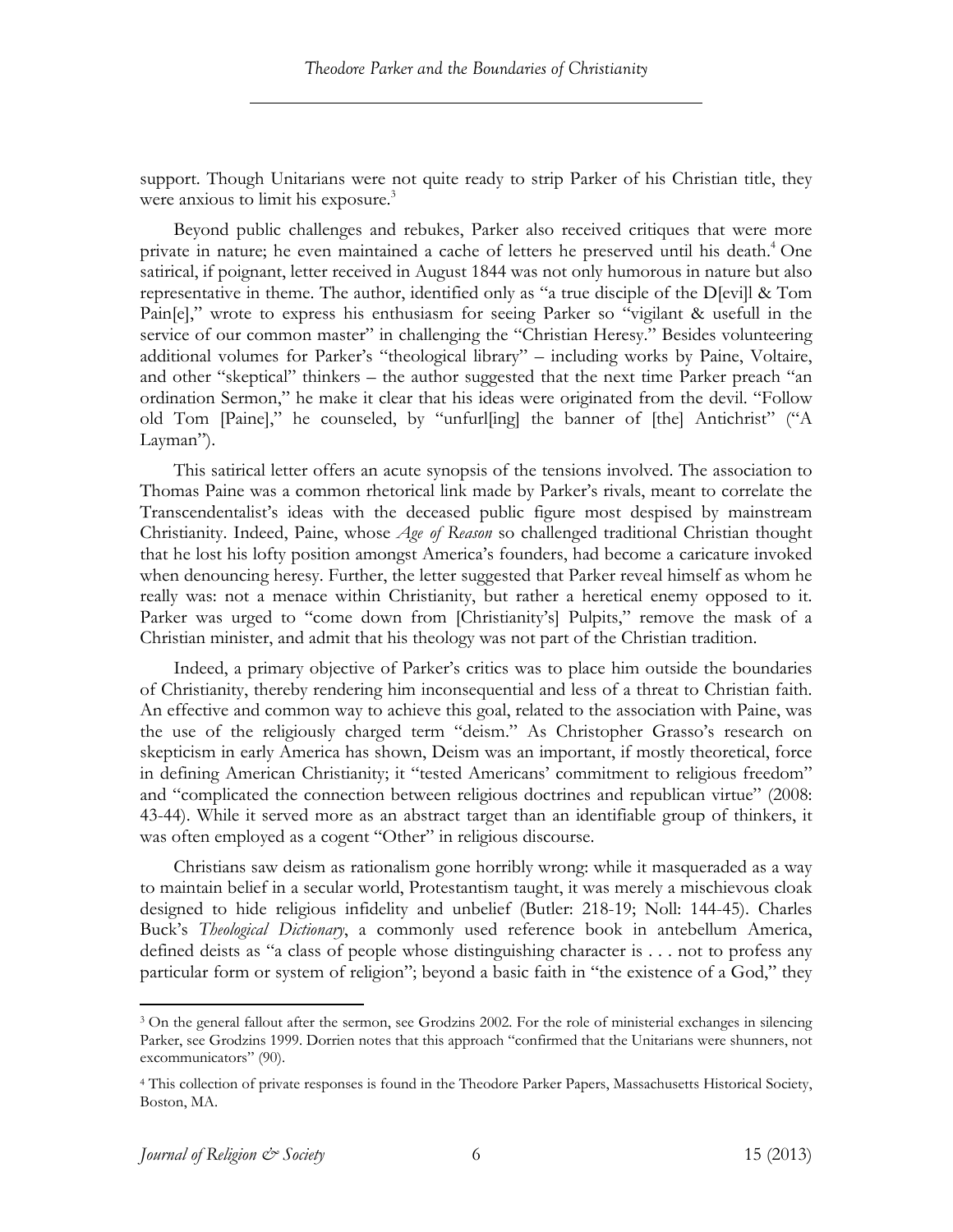follow "the law of Nature, rejecting revelation and opposing Christianity" (112). Thus, the term "deist," similar to accusations of "Arianism" during fourth century Christianity or "Spinozism" in the counter-enlightenment, became a negative epithet that conjured heresy and blasphemy, and when given as a label to competing figures it definitively placed them outside Christianity's defined boundaries and rendered them inconsequential.

Even though deism had largely been squashed in the first few decades of the nineteenth century, the memory and threat of it remained ever-present. Indeed, because deism had been seemingly vanquished, its use as a characterization was increasingly potent because it invoked a precedent of similar past nuisances already defeated. Christianity's conception of "deism," though zombie-like in its constant and galling reappearances, was a challenge that had been overcome before and would be overcome again. Thus, by labeling any heretic a "deist," they were not only placed *outside* of the Christian tradition – and thus less of a threat *to* the Christian tradition – but they were placed within a defeated tradition with little contemporary relevance or conceivable power (see Marty for a similar use of "infidelity").

This rhetorical tool was quickly invoked after Parker's ordination sermon, often as evidence of the religious slippery slope Unitarianism represented to contemporary Protestants. Within a few months after his controversial views became public, a pamphlet appeared by the name, *Unitarianism Identified with Deism; Exhibited in a Review of a Discourse Lately Delivered by the Rev. Mr. Parker* – the content of the text could not have been more expressive than its title page ("Junius"). Even before that, a group of local orthodox clergy who had attended the address published an open letter to the Unitarian Church wondering if they "sympathize[d] with the preacher in his opinions as expressed on that occasion," opinions which they confessed to be nothing different than "deism" (Fairchild: 3). Indeed, Parker was a confirmation to orthodox Christianity of the dangers entailed in Unitarianism's lack of boundaries, and was held up as the model for heretics fleeing the Christian fold.

Private correspondence with a sympathetic observer exemplifies how Parker responded to such accusations. Patience Ford, a female listener who attended Parker's discourses, wrote to the controversial minister that his message filled her "with feelings almost amounting to rapture." However, though Ford felt "vibrated" with the Transcendentalist's teachings, she had serious reservations about what she perceived as Parker's desire of "outgrowing" Christianity – the same fear, if somewhat softened, that Orthodox interpreters possessed. Yet, in an immediate and passionate reply, Parker refused the implication. "I *never* said that men would outgrow Christianity," he assured Ford, because "Christianity is *perfect law* to *man* and *God*." For Parker, Christ was not only the example for men to follow, but the pronouncer of the most plain and precious truths by which humankind would be judged. "I cannot conceive of a being more good, and beautiful, and holy, and true, than Jesus of Nazareth," he wrote, and though "I do not worship Christ . . . I [still] love him, and would kiss the hem of his garment" (1841b; 1841c). Even if Christ was no longer the Savior, he was still a divine revelator – and that was enough, at least to Parker, to cling to the Christian tradition.

Parker felt deeply offended with the association to Deism, and often refuted the label in both public and private. In one letter written several years later, he spelled out why he believed such a comparison to be absurd. In response to being compared to Charles C.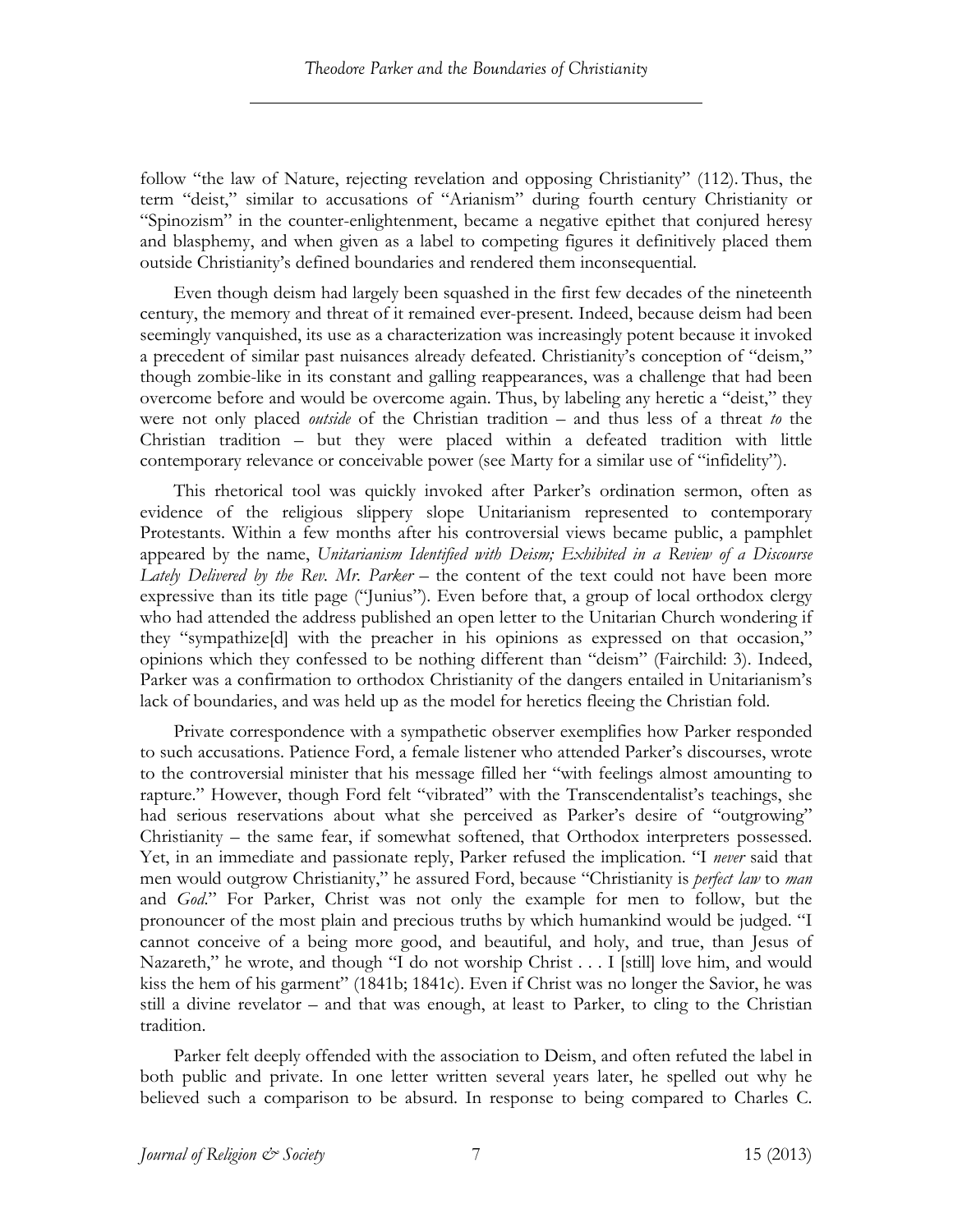Hennell (a confessed Deist), Parker was not amused: "You will please to remember," Parker wrote, "that he and I differ most amazingly," primarily because Hennell "has no spiritual philosophy." Parker's "spiritual philosophy," as he defined it, separated him from infidels and deists and placed him safely within the Christian tradition. Specific doctrines Parker singled out included his belief in the immanence of God, God's "continual and active presence" in daily life, and especially his belief that humanity was entitled to "continuous" revelation (1845). When Parker was invited to join a group of freethinkers to honor Paine's birthday, he responded that he has not "the smallest sympathy" for "the spirit of [Paine's] writings on theology and religion" (quoted in Frothingham 1874: 179). During a Unitarian Association conference in 1843, Parker rebutted the claim that his theology was deistic, stating that all Deists "deny the possibility of direct inspiration from God" – a key aspect of his religious belief. Indeed, Parker explained, not only was it "arbitrary" to categorize his theology as deism, but it was a mistake to not recognize it as "most Christian" because it shed the transient aspects while retaining the permanent truths of Christianity – what Parker defined as the "Absolute Religion" (quoted in Grodzins 1995: 82-84).

Parker's position toward Christianity was a rare approach for the period, but he was hardly alone. As Stephen Prothero has noted, figures like Thomas Jefferson established a rational, if unorthodox, tradition of separating "Jesus" from the "Christian tradition"  $(41)$ .<sup>5</sup> Yet Parker's stance was unique when compared to many of his contemporaries. While colleagues with similar views, like Emerson, left the Christian tradition frustrated and seeking a replacement, Parker wished to remain within the fold and merely strip away things he deemed "transient" – even if what he deemed "transient" were considered by many to be the central tenets of Christendom. His "Christ-less" Christianity, at least in Parker's own view, promised more truth than merely breaking away from the established tradition.

Indeed, as much as Parker's theology was an anomaly to his contemporaries, it remains difficult to categorize for religious historians today. Some position Parker as a forerunner to liberal religion, yet his beliefs predate equal advancements by several decades; his theology is, on the one hand, too radical for the later liberal Christianity and, on the other, too conservative for free religion. Further, his later interpreters left the Christian tradition altogether, a development that Parker himself refused to consider (Dorrien: 58-110). A more useful framework is to see him as a leading figure in American spiritualism, yet Parker's refusal to forfeit the Christian heritage denies even that category a perfect fit (Schmidt 2005). What Charles Capper noted about the Transcendentalist movement almost a decade ago rings especially true for Parker: historians' inability to define "the character, parameters, and sources of [Transcendental] religion" has left this important aspect of the intellectual movement unclear and, therefore, unable to be situated among larger religious contexts (532- 33). 6

<sup>&</sup>lt;sup>5</sup> Prothero wrote further that this Jeffersonian impulse to detach Christ from the Christian tradition and employ Him for one's religious agenda made Jefferson a "Founding Father . . . of today's Jesus Nation" (42). Harold Bloom's thesis of America as a post-Christian nation, though focused primarily on Emerson, is also relevant to Transcendentalism in general and Parker in particular.

<sup>6</sup> Perhaps an important first step to determine "transcendental religion" may be to deem it plural as "transcendental *religions*," acknowledging the broad range of different religious views within the movement.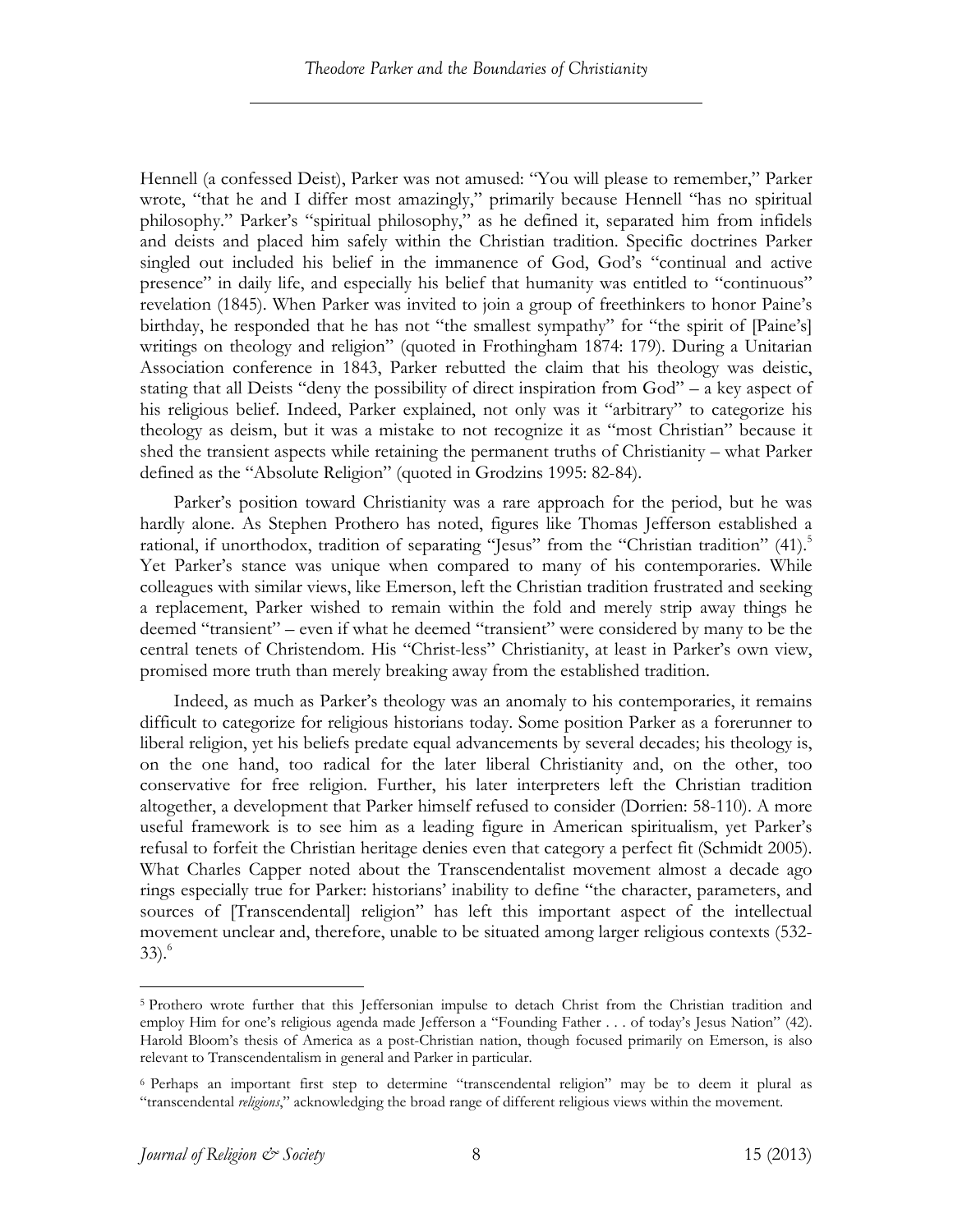Crucial to defining Parker's religion is engaging the intellectual sources and tensions that influenced it. Shortly before his controversial ordination speech in 1841, and just as he was coming to the decision to take his unorthodox ideas public, Parker journalized what he believed his role to be: to "rationalize Christianity" and "Christianize reason" (1841-1844: March 1841). Such a statement, though brief, offers an important glimpse to his thought during the period in question. First, it demonstrates his frustration with the modern state of Christianity – that it lacked enough "reason" to be respectable. Second, it also reveals his belief that rationality still had to be accompanied with some measure of religious intuition.

Similarly, Parker's deep immersion in German sources convinced him of the limits of Lockean empiricism, the dominant influence on American religion at the time. Unlike his Transcendentalist colleagues – excluding Hedge – Parker's language skills enabled him to bypass British interpreters like Coleridge and read first-hand the intuitive-based theology of theologians like Friedrich Schleiermacher. Further, his theology differed from the likes of Emerson in that he still maintained the importance of rational thought and argued that reason and intuition worked together. "Religion is natural man," Parker wrote later in his career, "instinctively we turn to God, reverence Him, and rely on Him. And when Reason becomes powerful," he continued, "when all the spiritual faculties get enlarged . . . then our idea of God rises higher and higher, as the child's voice changes from the baby's treble pipe to the dignity of manly speech" (1856: 3).<sup>7</sup> Such a balance, Parker felt, was what truth required. Indeed, the language Parker employed in building reason upon revelation appear as if he had Locke's *Reasonableness of Christianity* in-hand while writing his major works – a text that was specifically shunned by other Transcendentalists.<sup>8</sup>

Parker believed that a shift in religious epistemology was required for overcoming modern critiques toward Christianity. Through his exposure to biblical criticism, Parker became convinced of the ancient scripture's fallibility and the necessity for it to be transcended within a believer's faith. Through his rational thought and the influence of German idealism he concluded that an emphasis on Christ placed a boundary between man and divinity. Thus, both the Bible and Christ – heretofore the hallmarks of the Christian tradition – were required to be set aside in order for Christianity to survive and flourish: "Instead of the Father of All for our God, we have two Idols: the Bible, a record of men's words and works; and Jesus of Nazareth, a man who lived divinely some centuries ago" (1842: 5). Parker's transcendental religion emphasized removing all barriers between man and God, thereby reorienting Christianity from that of "facts" to that of the "individual." Ancient scriptures, while making "a deeper mark on the world than the rich and beautiful literature of all the heathen," proved to be an "idol" if it were worshipped as something more than wise teachings (1841a: 20). Indeed, a focus on either the Bible or Christ fooled

 <sup>7</sup> Similarly, Parker once wrote in a letter to Carolina Dall on September 21, 1846, "I rest the great doctrines of Christianity not on reasoning, but reason on intuition," again showing the required balance of the two (quoted in Weiss: 1:256). And further: "We have naturally a Sentiment of God. Reason gives us an Idea of Him" (1842: 149).

<sup>8</sup> On Parker differentiating from other Transcendentalists, see Holifield: 447; Dorrien: 96-97; Grodzins 2002: 277. For the Transcendentalists' opposition to Locke, see the essays by Ripley; Brownson (reprinted in Miller: 160-63; 205-9).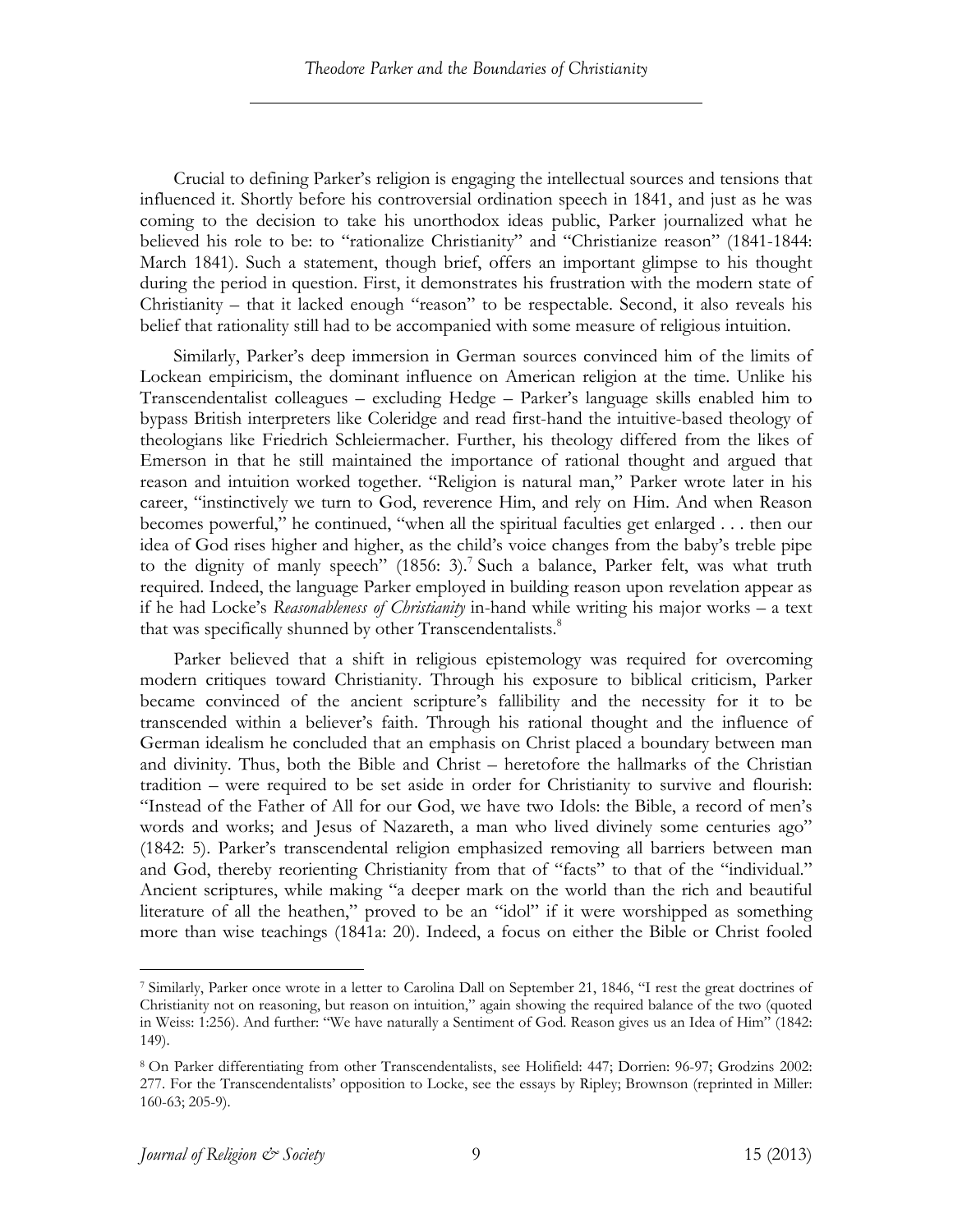believers into "look[ing] back and not forward," a mistaken assumption that "there is no progress unless we have all the past on our back"  $(1852: 1:37)$ .

Parker believed that such a balance enabled someone to remain Christian in an increasingly secular world. Parker foresaw the problems that biblical criticism and historical scholarship would bring to those who rested their faith on either the Bible or the historical Christ. Further, he feared what rational thought could do to traditional belief in inspiration, divine intervention, or even the soul. As a preemptive shield, Parker's theology provided a place to retain an individual's faith before slipping into skepticism; by holding fast to what he deemed as the "permanent" aspects of Christianity, Parker believed he could salvage the tradition as the "transient" parts were chipped away. As he penned in the introduction to *A Discourse of Matters Pertaining to Religion*, a compilation of lectures he delivered after his ordination sermon in which he further explained his ideas,

It is the design of this work to recall men from the transient shows of time, to the permanent substance of Religion; from a worship of Creeds and empty Belief, to a worship in Spirit and in Life . . . I have not sought to pull down, but to build up; to remove the rubbish of human inventions from the fair temple of divine truth, that men may enter its shining gates and be blessed now and forever (1842: v-vi).

This outlook was not only tenable to many of his followers, but fulfilling. Charles K. Whipple, Francis Power Cobbe, and Henry Wilcox, individuals from radically different background, offer just three examples. Whipple, raised in a religiously orthodox home in New England, abandoned his childhood faith when he concluded that its teachings did not square with his increasingly rational thought. Then, in his early thirties, he attended several lectures by Parker and was immediately drawn to his theology. He admired Parker's ability to accept rational thought while still providing an "able defense of the great doctrine of Inspiration." Parker proved to him that God "has lost neither the capacity nor the disposition to inspire men *now*," even in an "age of reason." For the first time, Whipple concluded, he had "heard the true preaching of the Gospel" of Christ (1858: 22).

Likewise, Cobbe, an Anglo-Irish woman who lived in Dublin, came upon the London printing of *A Discourse on Matters Pertaining to Religion* and immediately became a follower – albeit by long-distance – of Parker's teaching. She later reflected that the main thing that drew her to his theology was his ability to show that God's involvement was not miraculous "and therefore incredible," but rather "normal, and in accordance with the natural relations of the infinite and finite spirit" (1894: 1:97-98). Henry Wilcox, an Illinois farmer and an antithesis of a Bostonian intellectual, stumbled upon Parker's teachings when in a period of personal religious skepticism. "I feel like one that has just awoke from a horrid dream," he wrote Parker in 1856. "I have found there is something to live for, and that instead of my pocket I have a mind to cultivate" (quoted in Weiss: 1: 440). For many like Wilcox, Whipple, and Cobbe, Parker's heresies served more as divine truths than anything else antebellum

 <sup>9</sup> Parker's exposure to biblical criticism came largely from his translation and extension of De Wette's work (1843). Parker's Christology was influenced by Strauss; Parker's review of *Life of Jesus* was the first notice in America of the influential (and controversial) book (1838).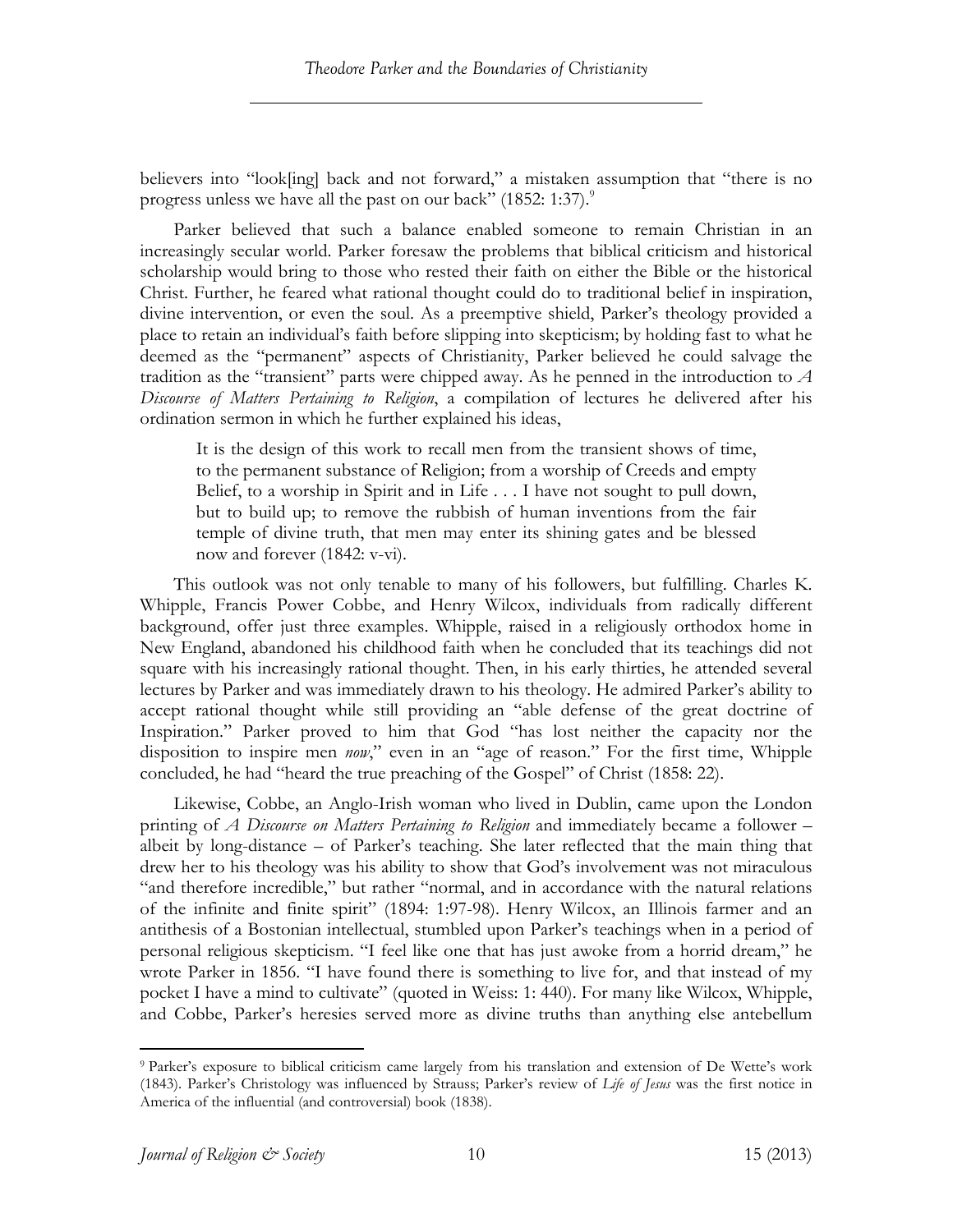America had to offer, and provided a path back to God while wading through the mists of modernity.<sup>10</sup>

For Parker and his followers, his Transcendentalist theology was not an alternative to Christianity, but a corrective to the Christian tradition. It stripped away the transient principles – no matter how central they had hitherto been – in order to maintain the "absolute" qualities necessary for true faith and divine inspiration. Parker emphasized his position within the Christian fold, even if that required a redefinition of what the title of Christian implied. Most significantly, he understood that whatever his theological innovation entailed, it was critical that it was, at least in some form, Christian, for any other position would not achieve any status in the Protestant environment that was antebellum America. Even if boundaries, identities, and theologies were in flux and confusion, legitimacy still hinged on Christian association.

## **The Boundaries of Unitarianism's Christianity**

Despite how Parker or his followers defined his theology, many in the Unitarian faith considered it to be outside their theological boundaries. Already accused of pushing the limits of the Christian tradition, Unitarian ministers rightly surmised that association with Parker's preaching would confirm those assumptions. While the faith was initially established as an anti-creedal movement, they were now forced to restrict and define their borders in an attempt to legitimize their status as Christian. With the growing importance of American Evangelicalism, which further Christianized an already Protestant nation, a denomination could not afford to be labeled as outside the mainstream. As a result of Parker, the Unitarians were required to confirm their position within Christendom, and reaffirm their distance from "heresies" like Transcendentalism.<sup>11</sup>

At the heart of the debate over the title "Christian" was an acute anxiety over one's identity and the concomitant desire to create and denounce an "Other." There has never been an objective definition of "Christianity," as the label has always been the result of contestation and debate; within any religious tradition, any idea of normative orthodoxy belies the fact that denominational boundaries are social constructions that reflect desires of particular traditions. Debates over who decides – or, to use a common phrase from early American political debates, debates over who decides who decides – the limits of orthodoxy and beginnings of heresy implicate deep tensions within destabilized cultures. This was very much the case in early America, as the disestablishment of religion forced citizens to reconceptualize what religion and, especially, Christianity meant in an era of denominational proliferation (Fluhman: 9-20). The designation of Parker as "non-Christian" and "non-Unitarian" is thus a descriptor bred from anxiety and meant to reaffirm the Christian identity itself.<sup>12</sup>

 <sup>10</sup> Grodzins succinctly notes that Parker provided "a paradigm for how to live a religious life – how, in other words, a modern saint was supposed to relate to the world" (2002: 291).

<sup>11</sup> It is important to note that a number of Unitarian ministers defended Parker, even if a more vocal conservative majority drowned out their voices.

<sup>12</sup> "Identity's constitution," cultural theorist Stuart Hall has explained, "is always based on *excluding* something and establishing a violent hierarchy between the two resultant poles. . . Identities can function," he wrote, "as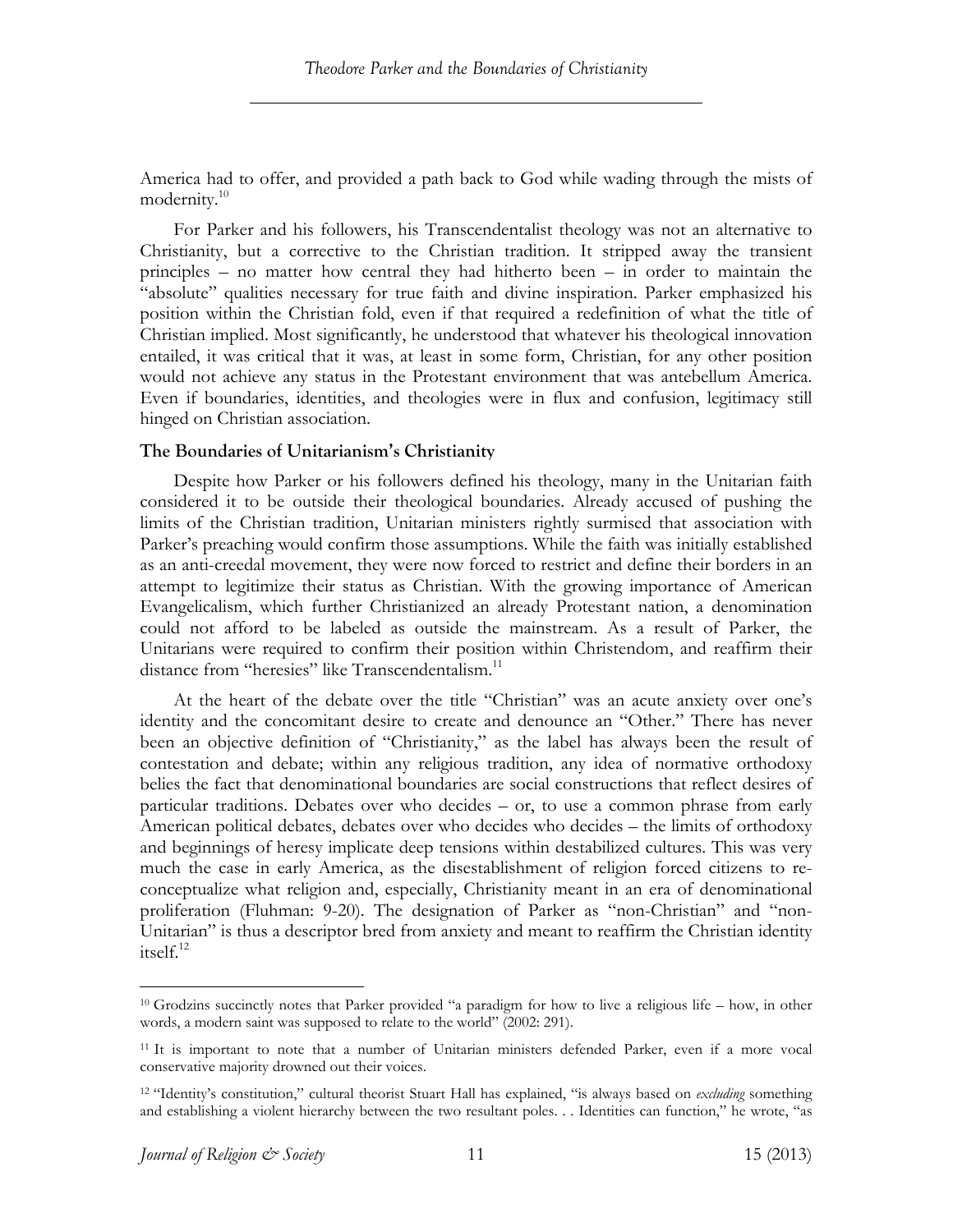An important reaffirmation for Unitarianism came from clergyman Samuel K. Lothrop, an editor for the Unitarian periodical *Christian Register*, who delivered the Charge to the Congregation after Parker's controversial ordination sermon in 1841. When the conservative ministers published their notes on Parker's "Transient and Permanent," Lothrop was singled out for not silencing the "deist" (Fairfield: 3, 13-17, 36-44). 13 As a result, he became one of the foremost Unitarians in distancing the faith from what he called "Parkerism." Using his position as editor, as well as publishing various pamphlets of his own, Lothrop represented one extreme that saw Parker not only as an individual with a heretical theology, but a serious threat to disrupting Unitarianism's tenuous position within the Christian tradition.

Shortly after the publication of Parker's massive *A Discourse on Matters Pertaining to Religion*, Lothrop delivered a sermon titled "The Christian Name and Christian Liberty," which he later published as a pamphlet. Written in response to a congregant's question – no doubt at least partially motivated by the Parker controversy – Lothrop identified what he considered "the measure of faith that constitutes a man a Christian, that is, gives him a claim to the Christian name and privileges." Of central importance was a correct definition of "Christianity," which he specified as "a religion of facts." Directly challenging Parker's redefinition of Christian boundaries, Lothrop reasoned that Christianity "is not a theory of abstract principles logically arranged and proved . . . [or] an eclectic system of ethics, a selection of the best parts of all systems, [or even] the essence of truth." Rather, relying on traditional empiricist reasoning, the orthodox minister argued that "its authority rests on facts," specifically Christ's divinity and the New Testament's historicity. "Disprove these facts," Lothrop warned, "and Christianity is no longer entitled to our serious regard as revelation. It loses its authority" (1842: 5, 8-9).

By positioning Unitarianism as tethered to the "facts" of Christianity, Lothrop aimed to locate the Unitarian faith within mainstream Christianity while distancing the movement from dissenters like Parker. Lothrop, though perhaps being more creedal than most Unitarians, was indeed following the faith's tradition of strong reliance on the New Testament. Their rejection of the Trinity, for example, was largely based on what they saw as an incompatibility with the scriptures. As one historian summarized, they saw themselves as the "pure biblical faith unmarred by the later corruption of Augustinian and Calvinist deviations," and that "no other theological movement in nineteenth-century America expressed greater solicitude for the New Testament, devoted itself more fully to the defense of the rationality of Christianity, or contended more earnestly that a reasonable form of Christianity would define virtue as its end" (Holifield: 197).They often accused mainstream Christianity of departing from the scriptural, practical faith of the New Testament by

points of identification and attachment only because of their capacity to exclude, to leave out, [and] to render 'outside,' abjected" (5). Literary scholar Susan Friedman similarly argued, "Identity is . . . unthinkable without some sort of imagined or literal boundary" (3). American culture in general had been filled with this anxiety, as Carroll Smith-Rosenberg characterizes these types of debates as stemming from "the instability of Americans' national sense of self. . . The creation of these Others," she continues, "was designed to give European Americans a sense of national coherence that the reality of their lives did not support" (x).

<sup>13</sup> Lothrop was called out in Fairchild (1841: 3). Several of his replies to the accusation were also printed in the pamphlet (13-17, 36-44).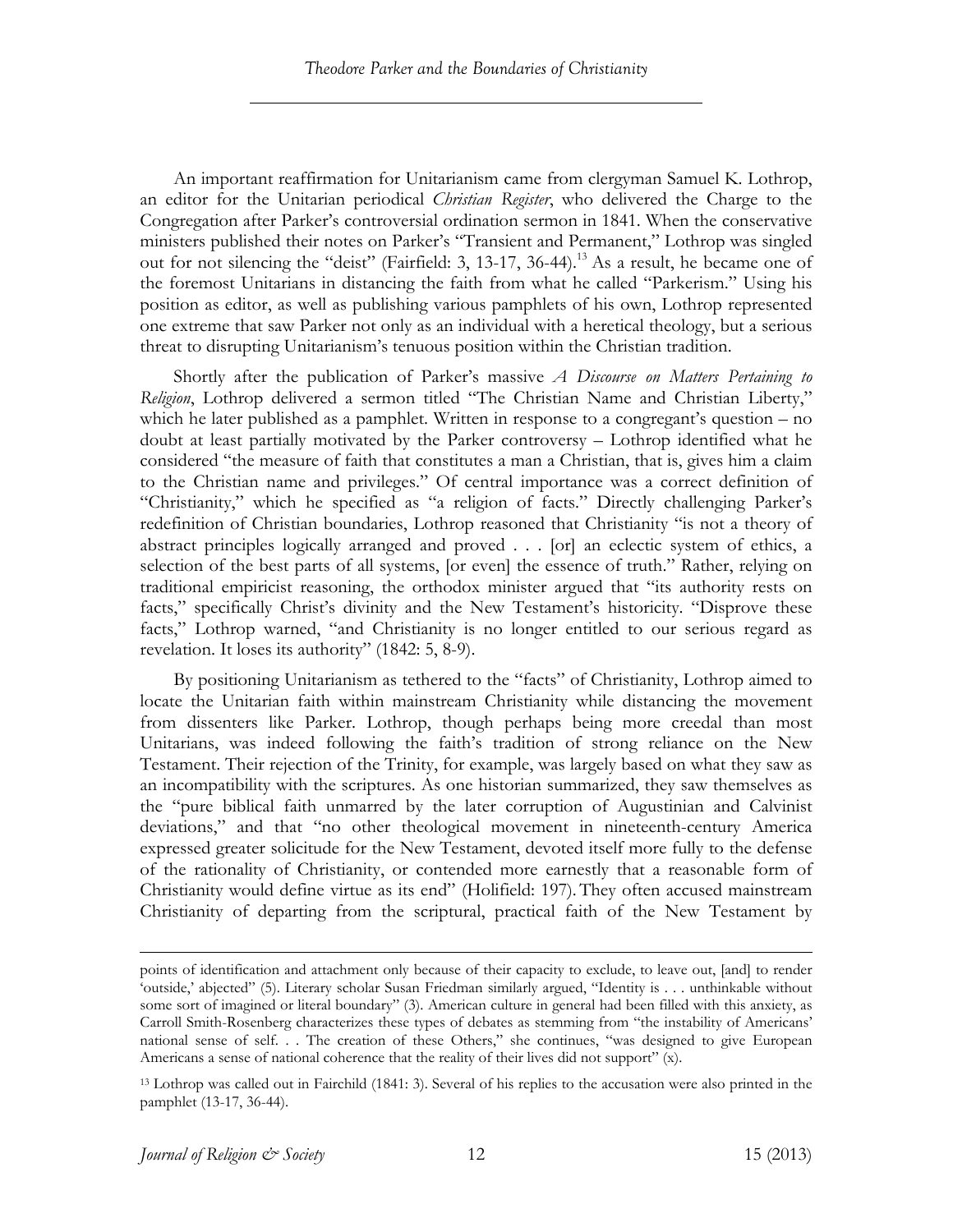focusing on philosophical metaphysics and speculative theology. Yet their refusal to establish a strict dogma or doctrinal boundaries opened the door to problems for those who wished to take Unitarianism's liberal theology a step further.

When the young Calvinist minister Noah Porter reflected on Parker's radical theology, he saw it as nothing less than liberal Christianity taken to its logical conclusion. Porter, then a pastor for the small town of Springfield, Connecticut, eventually became renowned for his defense of orthodox theology and his later appointment as president of Yale University (see Merriem). Arguing that the theology of Parker was not "the movements of an individual, but also those of the public mind," and that the Parker "is but one of many in the same school of philosophizing" among the Unitarian movement, Porter's rhetorical aim was beyond Parker and toward the entire Unitarian faith. Specifically, Porter identified liberal Christianity's pitfall as the "opposition to creeds." Rather than detracting from the emphasis of scripture, Porter reasoned, the rejection of creeds implied an uncertainty of the scriptures because it left open the question of correct biblical interpretation. Acknowledging Lothrop's sermon on "The Christian Name" to be perhaps the first creed of liberal Christianity, Porter concluded that it was too little, too late. Critiquing Lothrop's positioning of Unitarianism on the "facts" of Christianity, Porter concluded that the "*facts* have proved the [Unitarian] hypothesis to be but a fine abstraction" (1844b: 528-34, emphasis in original).<sup>14</sup>

The Unitarian newspaper *Christian Register*, with Lothrop as editor, was quick and decisive in its rejection of Porter's accusations. Five articles, the first four most likely written by Lothrop himself, were published in the next two months, refuting the idea that Parker's "heresies" were the result of the Unitarian system, and in turn defended Unitarianism as a legitimate Christian faith. Titled "The Tendencies of Liberal Christianity," the editorials stressed that Porter "fails to . . . make Liberal Christianity responsible for Mr. Parker's transcendentalism," largely because he failed to recognize the foreign accent of the theology in question. Parker's views "are not the growth of a New England soil," it explained, but "they are an imported article." Parker's point of departure from Christianity (and, importantly, Unitarianism) was when he learned "the German language, and launched forth at once upon the great sea of German mysticism and metaphysics." Indeed, German theology was to blame, not the "tendencies" of liberal Christianity (1844a: 182).<sup>15</sup>

Blaming foreign thought for the Transcendentalist controversy was a common tool among Unitarians. When Francis Bowen critiqued Emerson's Divinity School Address, he claimed that the problem with the new school of thought was that "it is a revival of the old Platonic school," and that it replaced empiricism with German Transcendental philosophy. Beyond making Emerson and his "like minded" thinkers florid and discursive in language, it

 <sup>14</sup> Besides opposition to creeds, Porter also identified such things as Unitarianism's emphasis on natural religion (1844b: 537) and the moral government of God (1844b: 537) as other important steps away from the Christian tradition. Porter had written a critique of Parker's *A Discourse on Matters Pertaining to Religion* several months prior, which has been quoted above.

<sup>15</sup> I accept the authorship of these anonymous editorials offered by Grodzins (2002: 569, n. 78). James Freeman Clarke also offered a revealing refutation of Porter; significantly, Clarke's editorials were as much a response to Lothrop as they were to Porter, for he argued for a more inclusive view of the Unitarian faith (though radical beliefs like Parker's would still be considered outside the mainstream).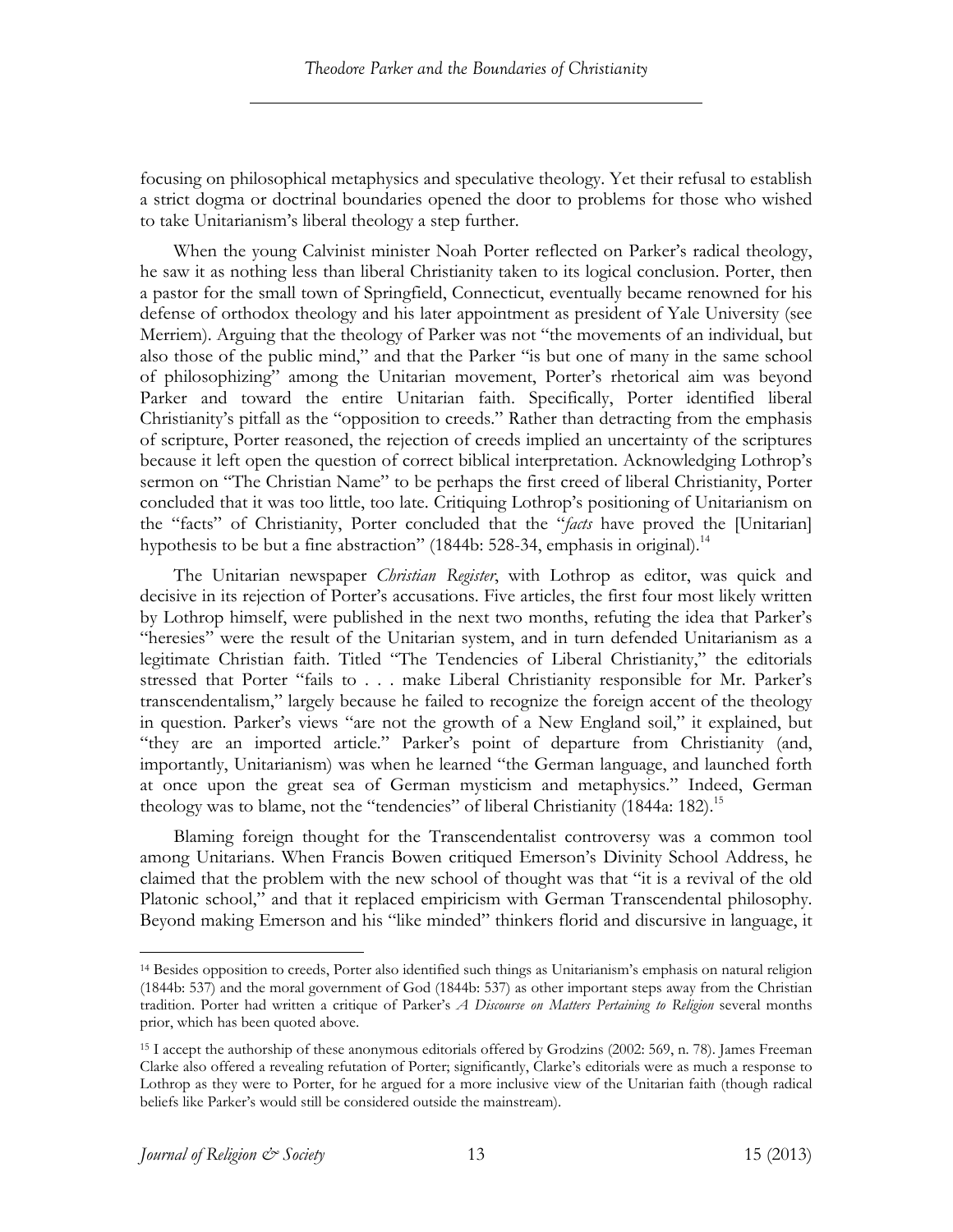also made their ideology vague and arrogant – nothing less than a return to Platonism or mysticism. Such is a mistake, wrote Bowen, for "there are few, very few, who would not do better to look at [an] American rather than [a] Grecian sage, as a model of the philosophical character" (quoted in Miller: 173-75). When Andrews Norton denounced Transcendentalist theology, he pointed to its German roots and explained that it was a mixture of "atheism . . . pantheism, and . . . the other irreligious speculations" common in Europe (1839: 10-11, 21- 22, 39). Even Nathaniel Hawthorne's famous description of Transcendentalism utilized the same tension: while "his form, his features, his substance, and his nature generally" could not be defined, it could be legitimately concluded "he is German by birth" (1974). Indeed, countering the Transcendentalist notion that their theology came naturally and therefore within the intrinsic boundaries of religious thought, orthodox Unitarians employed a symbolic geography in order to not only locate Parker and Emerson's theology outside the border's of the American nation, but of the American Christian tradition; it also reaffirmed Unitarianism as not only Christian, but solidly American.

Beyond depicting Parker's theology as the product of neither Unitarian theology or of American thought, respondents to Porter also attempted to solidify Unitarianism within the Protestant tradition. Continuing the argument from the first editorial, the second part of Lothrop's editorial series claimed that it was unnecessary to set up visible creeds for Christianity because there are already obvious theological boundaries. Claiming Unitarianism as the true followers of the classical Protestant creed *sola scriptura*, the author claimed that the only true "*fundamentals*" in religion were "the Scriptures, individually interpreted." If religious seekers were to look outside of scripture for creedal truths, they are better off facing toward Rome rather than Protestant Christianity. Such a stance was not only useful in the debate with Parker, but also acted as a reminder to mainstream Christianity of the importance Unitarianism placed on the scriptures. Most importantly, however, it presented a clear, definable boundary between the Unitarians and "Parkerism," for it was no longer "a question of *interpretations* . . . but a question of *fact"* (1844b: 186, emphasis in original). The same reasoning was invoked the previous year during an attempt to expel Parker from the American Unitarian Association. Nathaniel Frothingham, who once denounced Parker's theology as "vehemently deistical" (1843), argued that while "the difference between Trinitarians and Unitarians is a difference in Christianity, the difference between Mr. Parker and the Association, is a difference between no Christianity and Christianity" (quoted in Weiss: 1:192-93). Such definite borders solidified the distance from Parker and offered safety within the Christian fold.

A few Unitarian ministers, however, agreed that Unitarianism's lack of strict dogmatic guidelines set the stage for Parker's heresies. Even Frothingham recognized that the controversy could have been avoided if clear boundaries were in place. He became so convinced, in fact, that he worked toward establishing a Unitarian creed – an idea that would have been utterly unheard of a decade earlier. In a pamphlet titled *Deism or Christianity* – again using the non-Christian epithet as a theological distinction – Frothingham argued that time had come to define Unitarianism's "articles of faith." Acknowledging liberal Christianity's past hatred towards the idea of an established set of beliefs, he countered that such a liberal stance "opened the door" for heretics like Parker. Specifically, an established creed would firmly cement the Unitarian faith's position within Christianity (1845: 23, 29).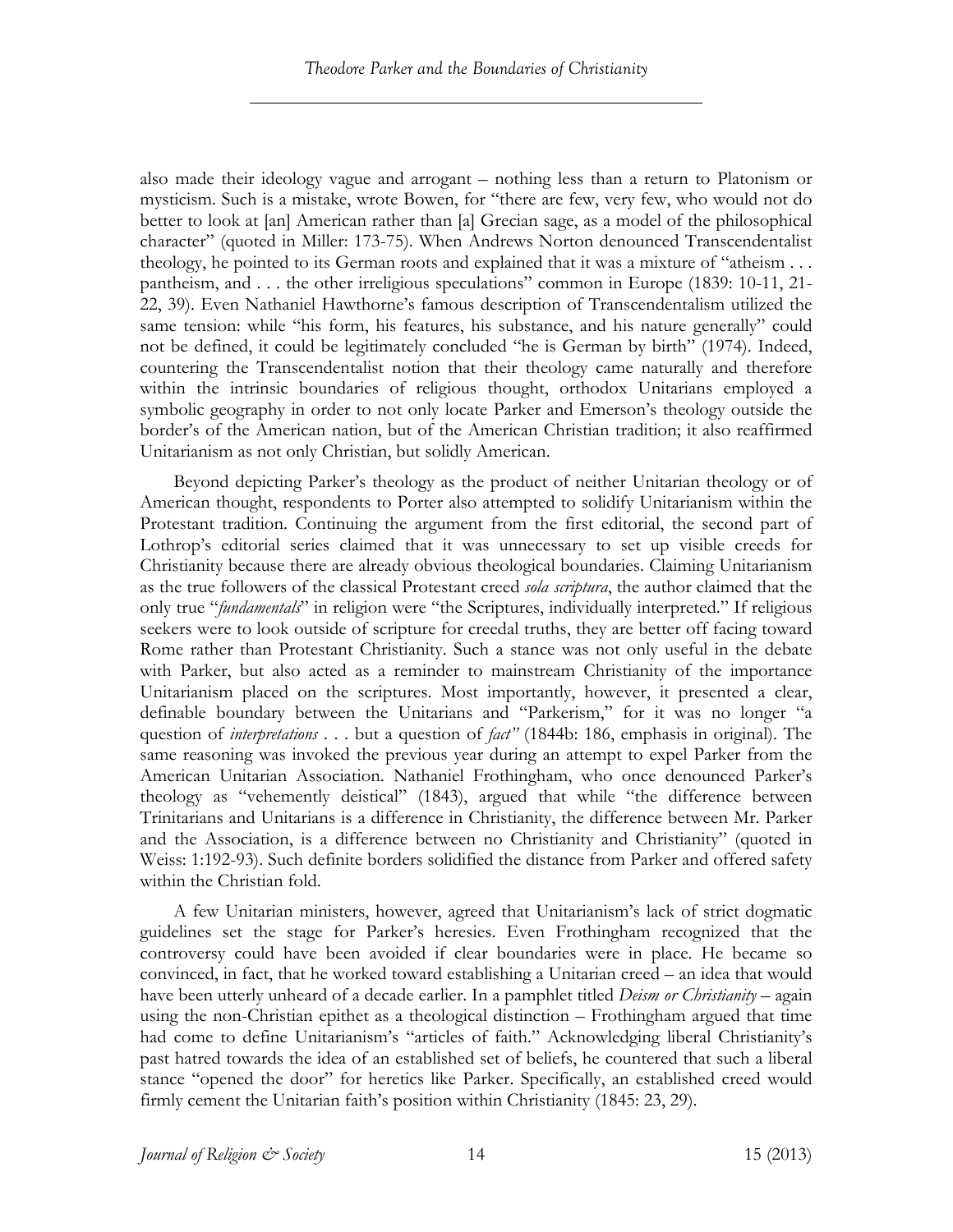Conversely, the then-eclectic Unitarian and Transcendentalist preacher Orestes Brownson viewed Parker as the natural end of not only Unitarianism, but Protestantism as a whole. The pattern of dissent, diverging theological interpretations, and lack of ecclesiastical authority led Brownson to what he felt was the only logical religious haven: Catholicism. Though Brownson's religious journey out of Unitarianism (and Protestant Christianity) witnessed several transitions, his exposure to Parker's "Absolute Religion" seemed the last straw. Brownson devoted the entire October 1843 issue of his self-published *Boston Quarterly* – the last issue of the periodical's short-lived experiment – to a blasting critique of Parker's *Discourse*. In his memoirs, he wrote that "as soon as I listened to [Parker], I perceived that . . . there was and had been a radical difference between us," and that Parker's theology would reduce "all religion to mere naturalism" (157).

The debate over Parker's relationship to the Unitarian faith, and the position of Unitarianism itself, continued long after the dialogue between Porter and Lothrop. Indeed, Lothrop later lamented that the Parker controversy was a "blow from which Unitarianism has not, and probably as a religious denomination never will recover" (1888: 202). Eventually, Parker's former church moved closer towards the theology they originally denounced as "deism," but by that time there was a clearer niche and place for liberal Christianity. During the antebellum period in which the debating took place, however, there remained deep tension and significance surrounding the boundaries of Christianity. Though Unitarianism had seceded from mainstream Christian creeds and offered a new interpretation of God, Christ, and the scriptures, their dismissal and distancing of Parker signified their understanding of the importance of association with the Christian tradition; and, though Protestantism had become the dominant religious empire of the early Republic, their use of the Transcendentalist/Unitarian conflict as a warning lesson signified their lasting desire to establish clear religious boundaries.

## **The Boundaries of Parker's Legacy**

Questions over Theodore Parker's theology did not end with his death; indeed, his early demise only brought the debate to a broader scale, as his legacy became a larger symbol of significance. In 1863, though the Transcendentalist minister had been dead and buried for just over three years, biographer John Weiss wrote that "the soil of no grave was ever more fertile." Weiss, a second-generation Transcendentalist writer, had been an ardent follower of Parker's teachings and had taken it upon himself to publish a comprehensive account of the controversial minister's life and theology. In doing so, he was aware that his subject was an individual many deemed heretical and unworthy of serious attention. Weiss specifically addressed these concerns, arguing that "men, who expected that [Parker's] influence would become extinct," must now recognize the religious genius Parker really embodied. "The best men have asked for him," Weiss proclaimed, claiming that "Parker grows upon us" and that his seeds of spiritual "revolution" were now being spread. This was not only the case in New England, Weiss continued, for even "foreign thinkers are very quick to perceive the drift of his mind, and very enthusiastic to recognize his capacity for entertaining righteousness." This was all because, according to Weiss, those at home and abroad were finally recognizing the religious "pioneer" Parker was, clearing the way for a more rational American theology  $(1:\v{viiv}$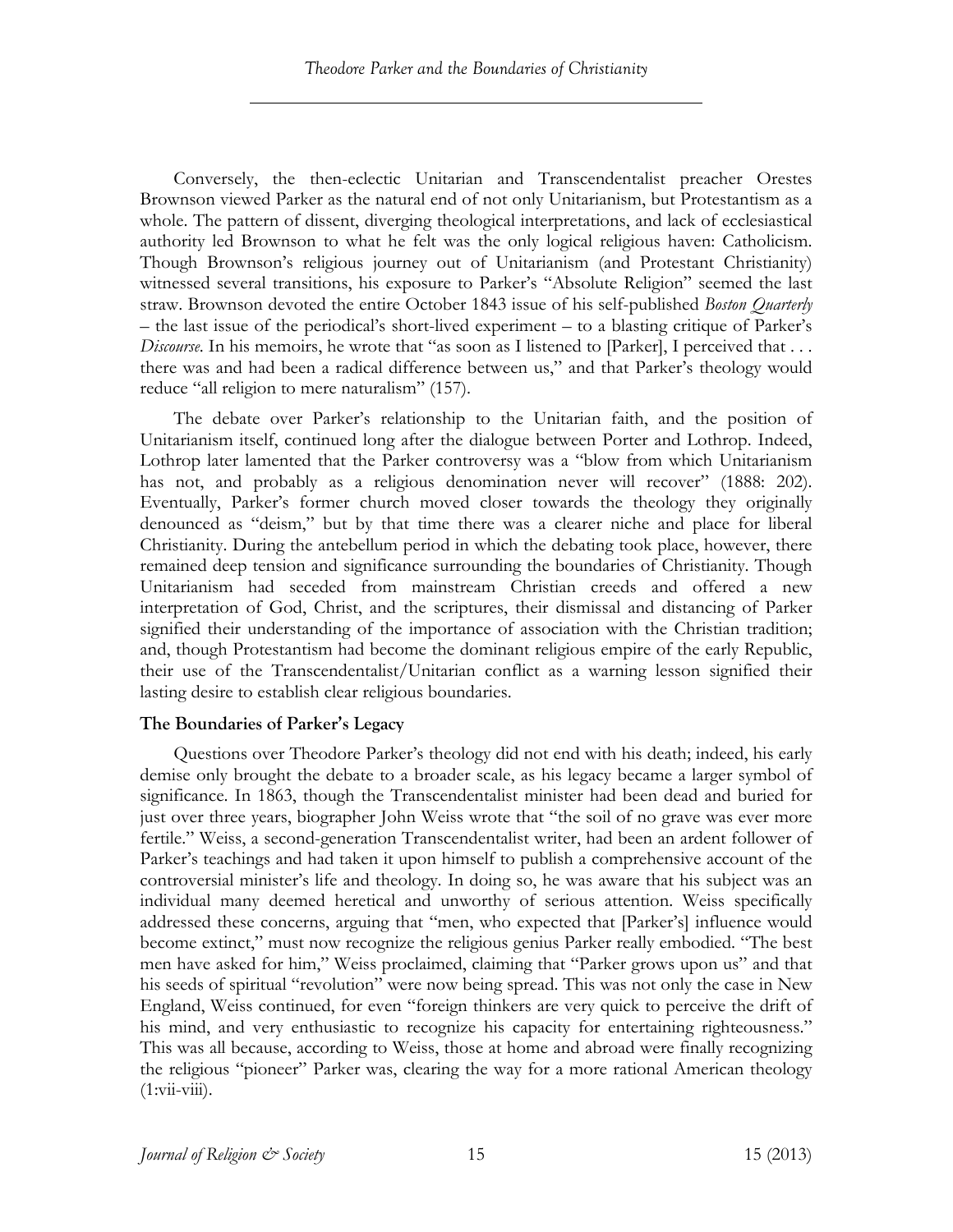Conversely, after Parker's death in 1860, Christian ministers quickly took advantage of his silenced pen to point out the Transcendentalist's flaws, errors, and shortcomings as a means to diminish the theology he proclaimed. Most notably, within a month of Parker succumbing to tuberculosis, three eminent Methodist clergymen in Boston gave wellattended lectures evaluating Parker's life, teachings, and position within American history. The speakers, William F. Warren, Fales H. Newhall, and Gilbert Haven, represented the growing trend within Methodism, according to historian Mark Noll, to "[abandon] the movement's early convictions in order to become [more] intellectually relevant" (362). Though the religious movement was founded on a charismatic platform, they were now implementing the common-sense empirical approach to religion that they originally attacked, coupled with an increased emphasis on the inerrancy of the Bible. Warren, later president of Boston University and dean of the university's School of Theology, took an especially prominent role in developing a systematic dogma. In their attempt to develop a more reasonable Methodist belief, the three educated clergyman used Parker's life and teachings as an example of the boundaries between faithful and skeptical theology; these and other evaluations helped set the boundaries of Christian and heretical intellectual sources in America for years to come (on the transition in Methodist thought, see Noll: 348-63; Holifield: 258-60; Wigger: 173-96; Chiles: 49-58; on Warren, see Chiles: 55).

While acknowledging Parker's abolitionist activity – Warren even pronounced that "the death of Theodore Parker is the cessation of one of the great forces of the moral . . . culture of the American people" – they did not miss the opportunity to portray Parker as a heretical straw-man in order to strengthen their boundaries of orthodoxy. Specifically, one of their main criticisms, and a common tool of dismissal, was connecting Parker to the naturalistic intellectual circles many Christians found unacceptable. Newhall, a professor at Wesleyan University, claimed that Parker embodied the "gross ignorance or gross misrepresentation of the doctrines and preaching of the Church of our day." Haven, later elected as a Bishop of the Methodist Episcopal Church, presented Parker as a lesson of the slippery slope following the questioning of salvific truths: "He started with denouncing some theoretical and some practical truths of the Gospel; he ended with denouncing the Bible itself, and its Divine Author. He ridiculed the incarnation, the atonement, the resurrection of Christ, even the Holy Spirit of God." The result, Haven argued, was Parker's theology embodying "the incarnation of the skepticism of the age" (Warren et al.: 11, 70, 81, 104).

Beyond dismissing Parker's "heresies," these ministers also diminished Parker's success as merely a result of an increasingly secular age in which any heretical claiming "rationality" gained a following. For instance, Warren claimed "circumstances have contributed more to the growth of Mr. Parker's reputation than to that of any other religious teacher whom I know," and that "500 other people" could have done the same thing if given the opportunity. Warren argued that Parker's success in foreign countries like Germany should be no surprise, but that "most of the German theologians who have looked over his writings seem to regard him as a rather spicy rehasher of their earlier rationalistic literature" (Warren et al.: 18-19). Parker was a mere representative of a broader movement, they argued, and was significant only in his redundancy.

Haven was more willing to credit Parker's genius, yet more condemning in his critique: Parker was "by far the ablest opponent that the Gospel has ever seen in this nation," but this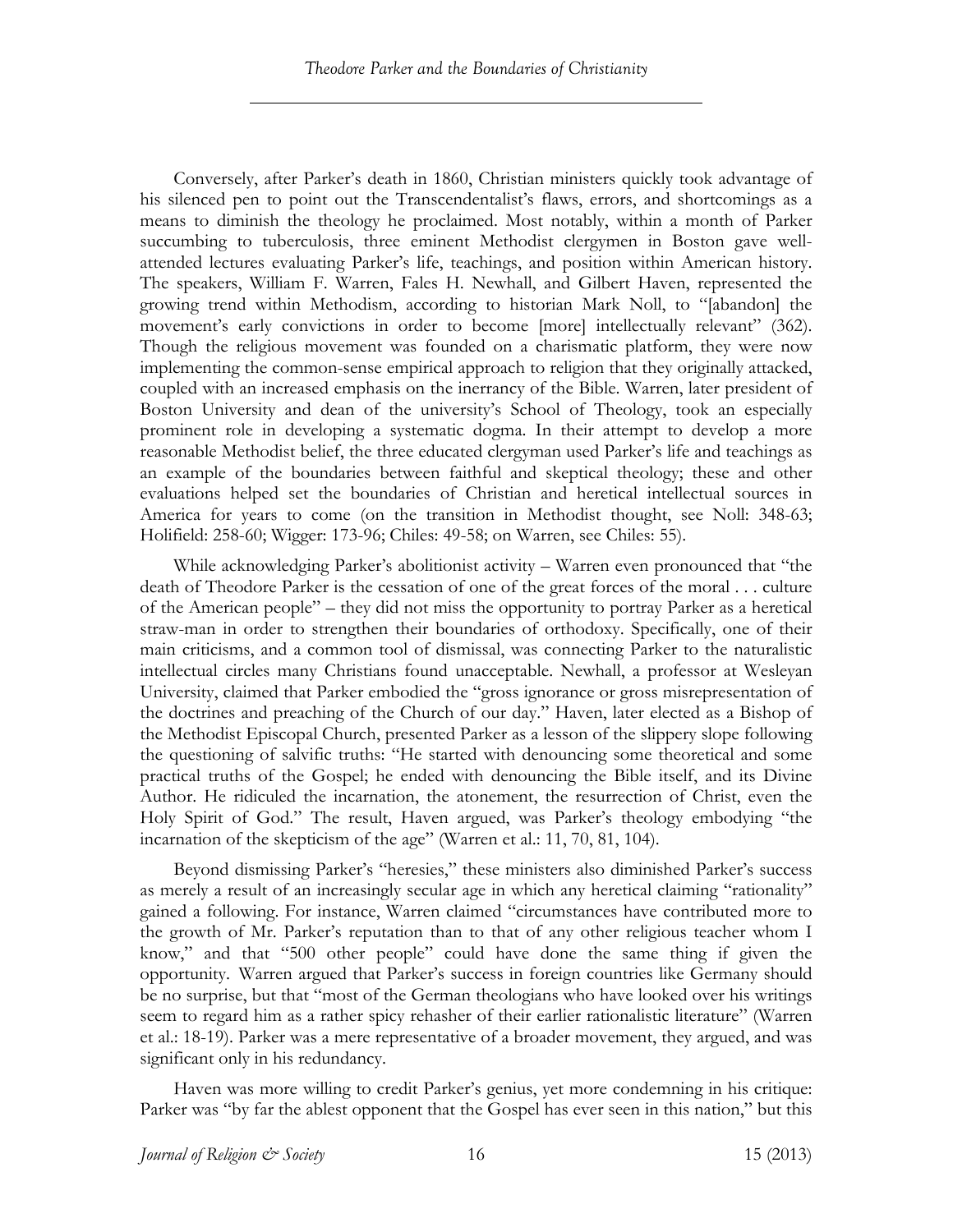merely set him along mighty infidels of the past of foreign fame. To Haven, Parker was "the first great man our culture has produced, who has set himself front to front with the Bible and the Son of God." While many of the European nations had produced sophisticated "infidels" like Thomas Hobbes and David Hume, "this land, with all its sins, has been preserved from this shameful honor" – until now. Theodore Parker, Warren concluded, "stands beside the great infidels of Europe in culture" and is "that first great American infidel." Methodism, then struggling for a more systematic and intellectual theology, knew that such intellectual association would prove poison to Parker's Christian claims, and separated their own systematic thought from that of the school of skepticism (Warren et al.: 81, 112-13).

Parker's followers, on the other hand, viewed the connection to previous rational thinkers as a positive one. Influential postbellum, liberal theologian Samuel Johnson placed Parker in the tradition of Luther, Descartes, Spinoza, and Kant, presenting the Transcendentalist preacher as the fruition of many centuries of theological progression: "the free thought of all ages had ripened its harvests for this strong reaper's hands, so strenuous to gather them all in, so skilled to convert them to their next and noblest uses." Though this approach made Parker's thought appear "less spontaneous and original," Johnson reasoned, he is still credited as possessing the "personality that could transform all these materials into a [systematic theology]." To the minds of Parker's followers, his connection to these former "liberal" thinkers did not diminish his significance, but rather strengthened it (16, 22).

French theologian Albert Reville felt Parker's theology was so insightful that he published, both in French and English, *The Life and Writings of Theodore Parker* within five years after the Transcendentalist's death, explaining that Parker's thought epitomized a "movement replete with promises, which carries the human race onwards in the way of religious, moral, and social progress," and therefore deserving of a much wider audience (2). Biographer Octavius Brooks Frothingham, writing in 1874 when liberal theology was gaining a stronger footing, wrote that "the clearing-away of the war-cloud displays once more the figure of Theodore Parker as one of the nation's true prophets, and at the same time reveals a country prepared in some degree to receive the best results of his thought" (iii-iv).

Johnson was perhaps the most insistent on Parker's importance for American religion. Best known for his work in religious anthropology, Johnson was, along with Frothingham, considered Parker's theological heir. While he graduated from Harvard Divinity School and was placed in a Unitarian congregation, he did not consider himself part of Unitarianism and had his church reclassified as a Free Church. He thus saw Parker as an important step in humanity's ever-developing conception of theology. Building on the idea that Parker was the culmination of centuries of progress, Johnson wrote that his controversial theology "was what America was waiting to hear; what the founders of her *political* liberty, her Jefferson and her Franklin, had hinted but left unspoken." To Johnson, Parker was a modern-day Moses whose mission was to lead God's people to a more natural, rational, and personal religion; it was the religious culmination of the entire American project. Though Parker was not understood during his own era – never is a Prophet recognized in his own village, Johnson reminded his readers – Parker's influence was sure to be noticed in the future: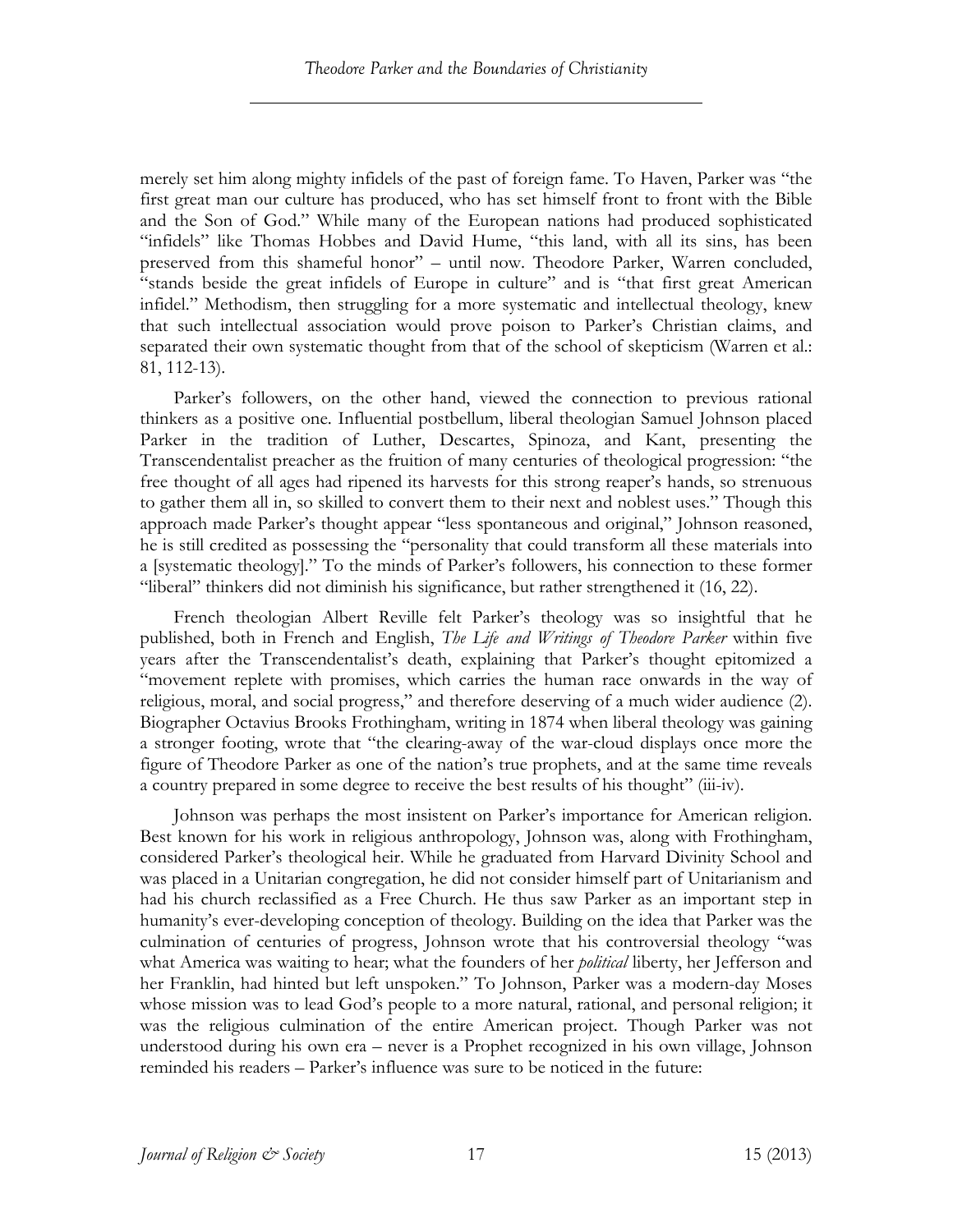America will honor her prophet, who, looking through the Red Sea he discovered in her path, pointed to the rights and duties of her laboring men and women as the first matters for settlement on the shore beyond; who made his creed of God in Man mean the claim of every one of her children to freedom and opportunity; and who dared to set forth the characters she idolized, so that their good should live and teach, and their evil have no force to harm. His memory will mingle with all coming liberties, as a sublime religious and political resurrection is even to-day thrilling the air that breathes around his grave (64, 77-78).

However, as appreciative as Parker would have most likely been of his successor's praise, he would have been disappointed in their lack of desire to broaden Christianity's boundaries; rather, most of those who followed Parker followed the path of Emerson by leaving the Christian tradition altogether. Though Parker believed that one could never outgrow Christianity, many who later embraced "Parkerism" took the theology to what they felt was its logical conclusion: a post-Christian, humanist faith. Unlike their esteemed "prophet," Parker's successors, specifically Frothingham and fellow enthusiast Francis Abbott, felt that Christianity was merely one step in a spiritual progression, eventually leading to the humanistic "Free Religion." It was "in the gradual growth of mankind out of Christianity into Free Religion," Abbott wrote, that "lies the only hope of the spiritual perfection of the individual and the spiritual unity of the race"  $(123-25)$ .<sup>16</sup>

In this sense, Parker's theological inheritors agreed with his detractors that his theology did not belong within the Christian tradition. Indeed, even if the debate over Parker's importance and significance continued unabated, the fight over Christianity's borders went with Parker to his grave. This was an important shift, representative of the larger culture of postbellum America, where attachment to Christianity was not as essential for groups as it had previously been. The second half of the nineteenth century gave rise to Free Religious movements, Spiritualist gatherings, increased interest in eastern religions, and even prominent skepticism and free thought. Indeed, Parker's death coincided not only with the transitional period of the Civil War, but also with America's dependence on association with the Christian tradition. The boundary debates that were so crucial during Parker's life were now giving way to more liberality in religious identity (see Dorrien: 335-92; Albanese: 257- 495; Tweed; Turner).

## **Conclusion**

The debate between Theodore Parker and the Unitarian church is easily overlooked when navigating antebellum religious history. Indeed, it was merely a single sparring between one unorthodox minister and a far-from-mainstream religion, and yet it represents important religious tensions at play during the decades leading up to the Civil War. It showcases one of the many theological innovations that took place during an era of religious tumult as well as

 <sup>16</sup> See also Frothingham 1875. For the debate within liberal Christianity over Parker's legacy, see Gura 2008: 299-301; Dorrien: 103-110. I disagree with Gura (concerning Johnson) and Dorrien (concerning Frothingham) that Free Religion was the necessary and "logical step" from Parkerism; instead, theirs were innovations from Parker's theology similar to Parker's theology was an innovation from Unitarianism.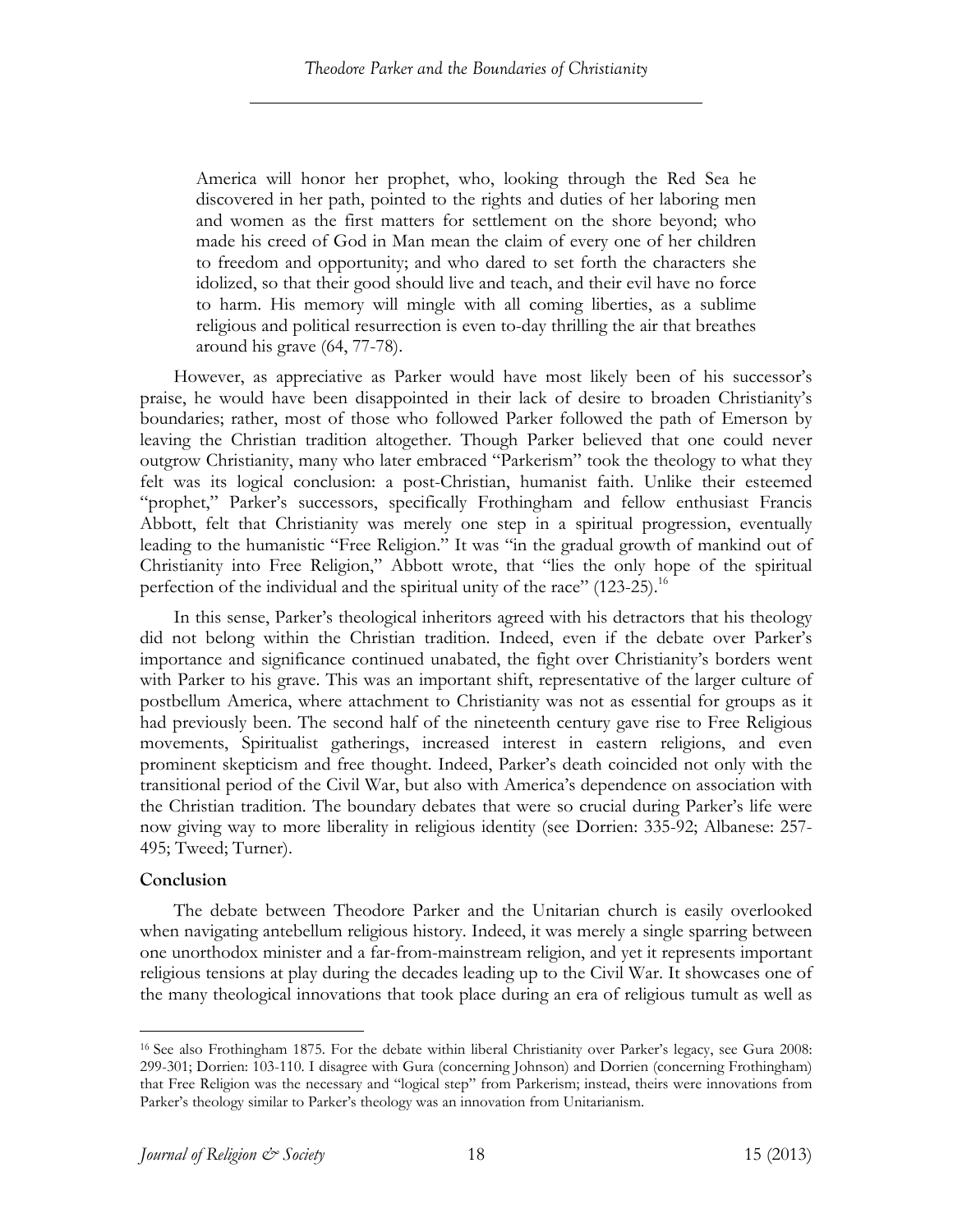the politics involved when attempting to situate that theology within the larger religious society. It demonstrates the importance of boundary maintenance among theological innovators and the strenuous effort required to legitimize one's belief as part of the larger, if porous, Protestant nation on the eve of post-Civil War America's intellectual dispersion. The debate over Parker's theology challenged an American nation struggling for religious identity and definition, and the encounter with transcendental theology helped further define Christian thought throughout the nineteenth century.

# **Acknowledgment**

Portions of this paper were previously presented at various symposia. The author thanks Charles Capper, Dean Grodzins, Craig Harline, David Holland, Christopher Jones, Paul Kerry, Amy Koehlinger, and Jordan Watkins for help in writing this article. Theodore Parker's papers are used by permission from the Massachusetts Historical Society.

# **Bibliography**

"A Layman"

1844 Letter to Theodore Parker, August 21. Massachusetts Historical Society.

Abbot, Frances E.

Albanese, Catherine

2007 *A Republic of Mind and Spirit: A Cultural History of American Metaphysical Religion*. New Haven: Yale University Press.

# Baird, Robert

1844 *Religion in America; or, an Account of the Origin, Progress, Relation to the State, and Present Condition of the Evangelical Churches in the United States. With Notices of the Unevangelical Denominations*. New York: Harper & Brothers.

# Beecher, Lyman

1835 "Lectures on Scepticism, Delivered in Park Street Church, Boston, and in the Second Presbyterian Church, Cincinnati." Third Edition. Cincinnati: Corey and Webster.

# Bloom, Harold

1993 *The American Religion: The Emergence of the Post-Christian Nation*. New York: Simon and Shuster.

# Buck, Charles

1831 *A Theological Dictionary: Containing All Religious Terms; A Comprehensive View of Every Article in the System of Divinity; An Impartial Account of All the Principal Denominations Which have Subsisted in the Religious World from the birth of Christ to* 

<sup>1957</sup> "Fifty Affirmations." Reprinted in *The Epic of Unitarianism: Original Writings from the History of Liberal Religion*. Edited by David P. Parke. Boston: Start King.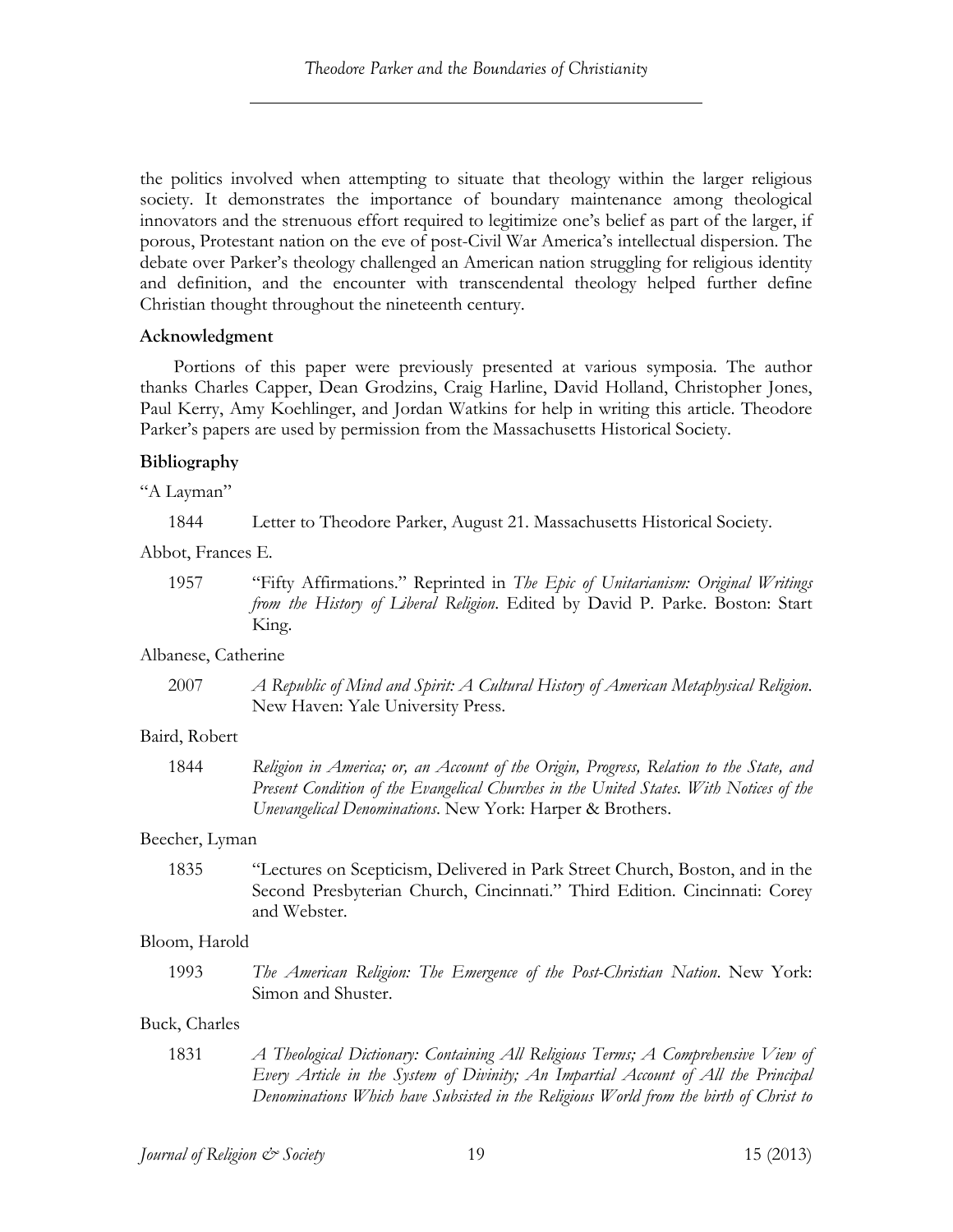*the Present Day: Together with An Accurate Statement of the most Remarkable Transactions and Events Recorded in Ecclesiastical History*. Philadelphia: Joseph J. Woodward.

#### Bratt, James D.

1998 "The Reorientation of American Protestantism, 1835-1845." *Church History* 67, 1: 52-53.

#### Brownson, Orestes

## Butler, Jon

1990 *Awash in a Sea of Faith: Christianizing the American People*. Cambridge: Harvard University Press.

#### Capper, Charles

1998 "'A Little Beyond': The Problem of the Transcendentalist Movement in American History," *The Journal of American History* 85, 2: 502-39.

#### Chiles, Robert E.

1965 *Theological Transition in American Methodism: 1790-1935*. New York: Abingdon.

#### Clarke, James Freeman

1844 "Article in the 'New Englander' on Liberal Christianity." *The Christian World* 2 (November 23): np.

## Cobbe, Frances Power

1894 *Life of Frances Power Cobbe*. 2 Volumes. London: Richard Bentley and Son.

## Dorrien, Gary J.

2001 *The Making of American Liberal Theology: Imagining Progressive Religion, 1805-1900.* Louisville, Kentucky: Westminster John Knox.

#### Emerson, Ralph Waldo

1960-82 *The Journals and Miscellaneous Notebooks of Ralph Waldo Emerson*. 16 Volumes. Edited by William H. Gilman et al. Cambridge: Harvard University Press.

#### Fairchild, Joy Hamlet

1841 *The South-Boston Unitarian Ordination*. Boston: Saxton and Pierce.

#### Fluhman, J. Spencer

2012 *Peculiar People: Anti-Mormonism and the Making of Religion in Nineteenth-Century America*. Chapel Hill: University of North Carolina Press.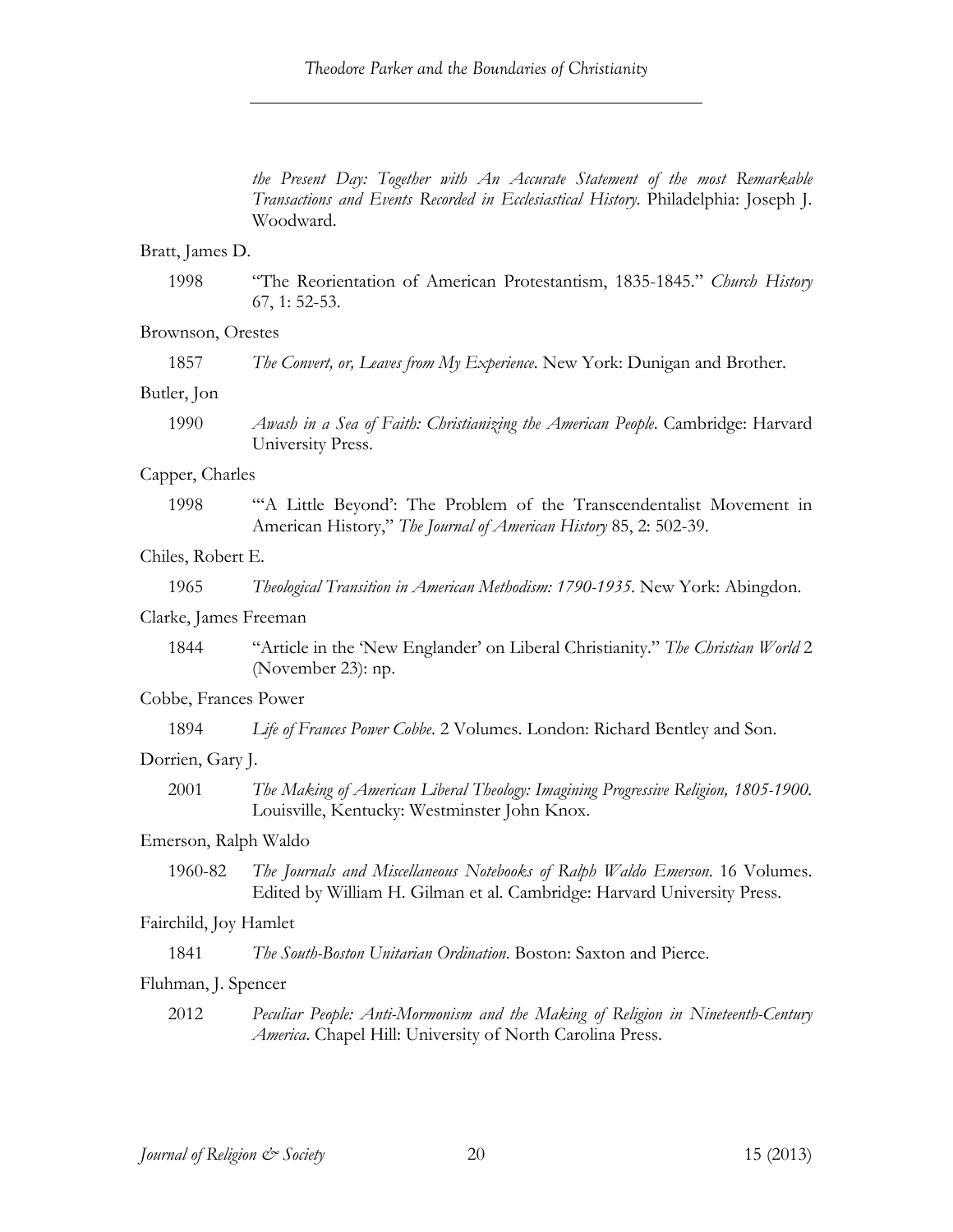Friedman, Susan Stanford

1998 *Mappings: Feminism and Cultural Geographies of Encounter*. Princeton: Princeton University Press.

## Ford, Patricia

|  | 1841 | Letter to Theodore Parker, April 15. Massachusetts Historical Society. |  |
|--|------|------------------------------------------------------------------------|--|
|--|------|------------------------------------------------------------------------|--|

#### Frothingham, Nathaniel

- 1843 Letter to Theodore Parker, January 3. Massachusetts Historical Society.
- 1845 *Deism or Christianity*. Boston: Wm. Crosby & H. P. Nichols.

#### Frothingham, Octavius Brooks

- 1874 *Theodore Parker: A Biography*. Boston: James R. Osgood.
- 1875 *Beliefs of the Unbelievers and Other Discourses*. New York: G. P. Putnam's Sons.

#### Grasso, Christopher.

| 2002 | "Skepticism and American Faith: Infidels, Converts, and Religious Doubt in<br>the Early Nineteenth Century." <i>Journal of the Early Republic</i> 22, 3:480. |
|------|--------------------------------------------------------------------------------------------------------------------------------------------------------------|
| 2008 | "Deist Monster: On Religious Common Sense in the Wake of the American                                                                                        |
|      | Revolution." The Journal of American History 95, 1: 43-68.                                                                                                   |

## Grodzins, Dean

| 1995          | "Theodore Parker's 'Conference with the Boston Association,' January 23,<br>1843." Proceedings of the Unitarian Universalist Historical Society 23: 66-101.                                                                                                                                                                    |
|---------------|--------------------------------------------------------------------------------------------------------------------------------------------------------------------------------------------------------------------------------------------------------------------------------------------------------------------------------|
| 1999          | "Theodore Parker and the 28 <sup>th</sup> Congregational Society: The Reform Church<br>and the Spirituality of Reformers in Boston, 1845-1859." In Transient and<br>Permanent: The Transcendentalist Movement and Its Contexts. Edited by Charles<br>Capper and Conrad Edick Wright. Boston: Massachusetts Historical Society. |
| 2002          | American Heretic: Theodore Parker and Transcendentalism. Chapel Hill: University<br>of North Carolina Press.                                                                                                                                                                                                                   |
| Gura, Philip. |                                                                                                                                                                                                                                                                                                                                |
| 1988          | "Theodore Parker and the South Boston Ordination: The Textual Tangle of<br>A Discourse on the Transient and Permanent in Christianity." Pp. 208-37 in Studies in<br>the American Renaissance 1988. Edited by J. Myerson. Charlottesville: University<br>Press of Virginia.                                                     |
| 2008          | American Transcendentalism: A History. New York: Hill and Wang.                                                                                                                                                                                                                                                                |
| Hall, Edward  |                                                                                                                                                                                                                                                                                                                                |
| 1832          | <i>What is it to be a Unitarian?</i> Boston: Gray and Bowen.                                                                                                                                                                                                                                                                   |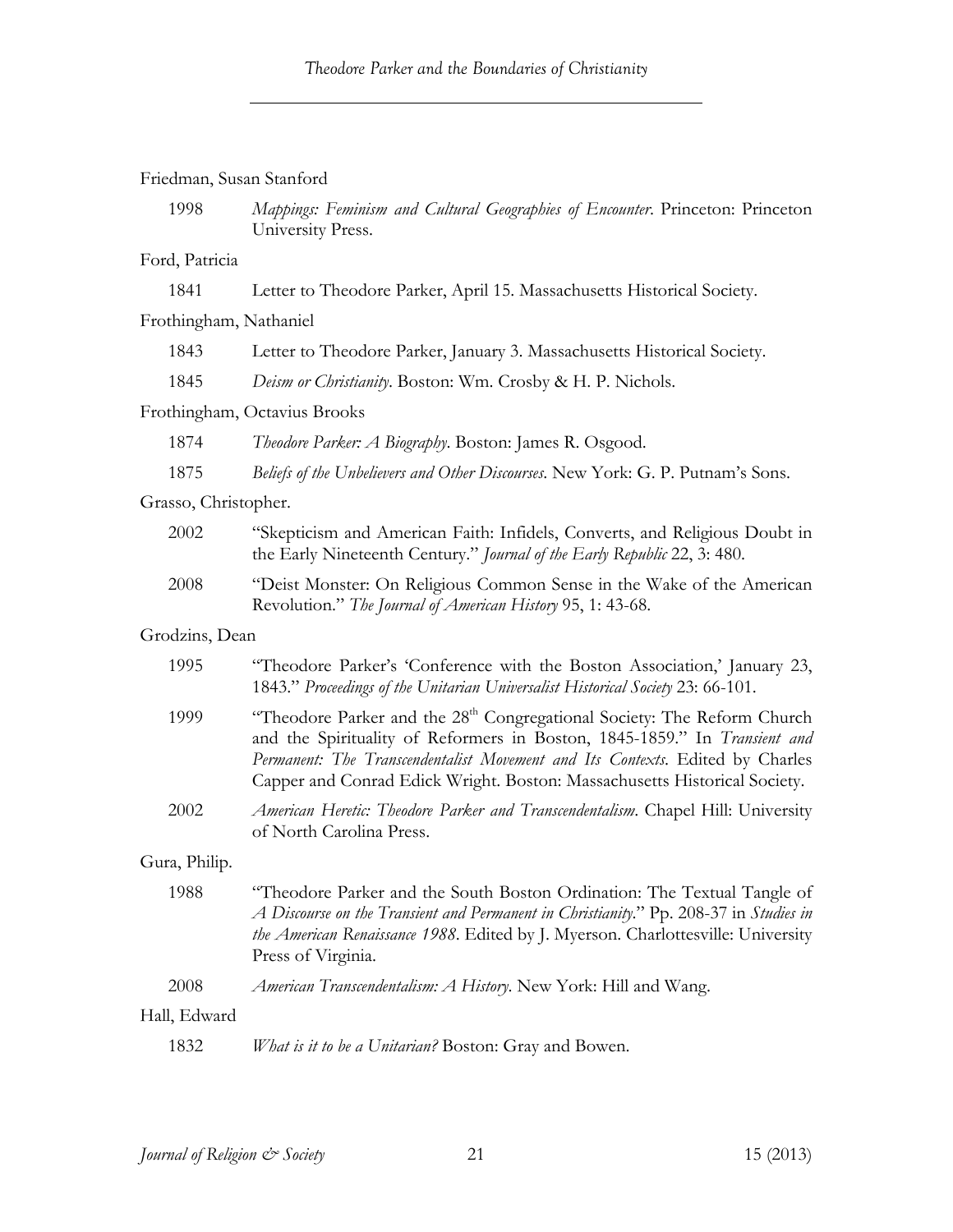## Hall, Stuart

1996 "Introduction: Who Needs 'Identity'?" Pp. 1-17 in *Questions of Cultural Identity*. Edited by Stuart Hall and Paul Du Gay. London: Sage.

## Hatch, Nathan O.

| 1989 |  |  | The Democratization of American Christianity. New Haven: Yale University Press. |  |
|------|--|--|---------------------------------------------------------------------------------|--|
|      |  |  |                                                                                 |  |

## Hawthorne, Nathaniel

1974 "The Celestial Rail-road." In *Idem, Mosses from an Old Manse*. Volume 10 of the Centenary Edition of Nathaniel Hawthorne. Columbus: Ohio State University Press.

## Holifield, E. Brooks

2003 *Theology in America: Christian Thought from the Age of the Puritans to the Civil War*. New Haven: Yale University Press.

## Howe, Daniel Walker

- 1970 *The Unitarian Conscience: Harvard Moral Philosophy, 1805-1861*. Cambridge: Harvard University Press.
- 2009 *Making the American Self: Jonathan Edwards to Abraham Lincoln*. Second Edition. New York: Oxford University Press.

## Johnson, Samuel

| 1890 | Theodore Parker: A Lecture. Chicago: Charles H. Kerr & Company. |  |  |
|------|-----------------------------------------------------------------|--|--|
|      |                                                                 |  |  |

## "Junius"

| 1842 | Unitariansim Identified with Deism; Exhibited in a Review of a Discourse Lately |  |  |  |  |
|------|---------------------------------------------------------------------------------|--|--|--|--|
|      | Delivered by the Rev. Mr. Parker, in Boston. New York: Charles R. Moore.        |  |  |  |  |

## Levy, Leonard

1978 *Blasphemy in Massachusetts: Freedom of Conscience and the Abner Kneeland Case*. New York: Da Capo Press.

## Lothrop, Samuel K.

| 1842  | The Christian Name and Christian Liberty: A Sermon Preached at the Church in<br>Brattle Square, on Sunday, October 30, 1842. Boston: John H. Eastburn. |
|-------|--------------------------------------------------------------------------------------------------------------------------------------------------------|
| 1844a | "The Tendencies of Liberal Christianity." The Christian Register 23 (November<br>$16$ : 181-85.                                                        |
| 1844b | "The Tendencies of Christianity [cont.]." The Christian Register 23 (November<br>$23$ : 186-88.                                                        |
| 1888  | Some Reminiscences of the Life of Samuel Kirkland Lothrop. Cambridge: John<br>Wilson & Son.                                                            |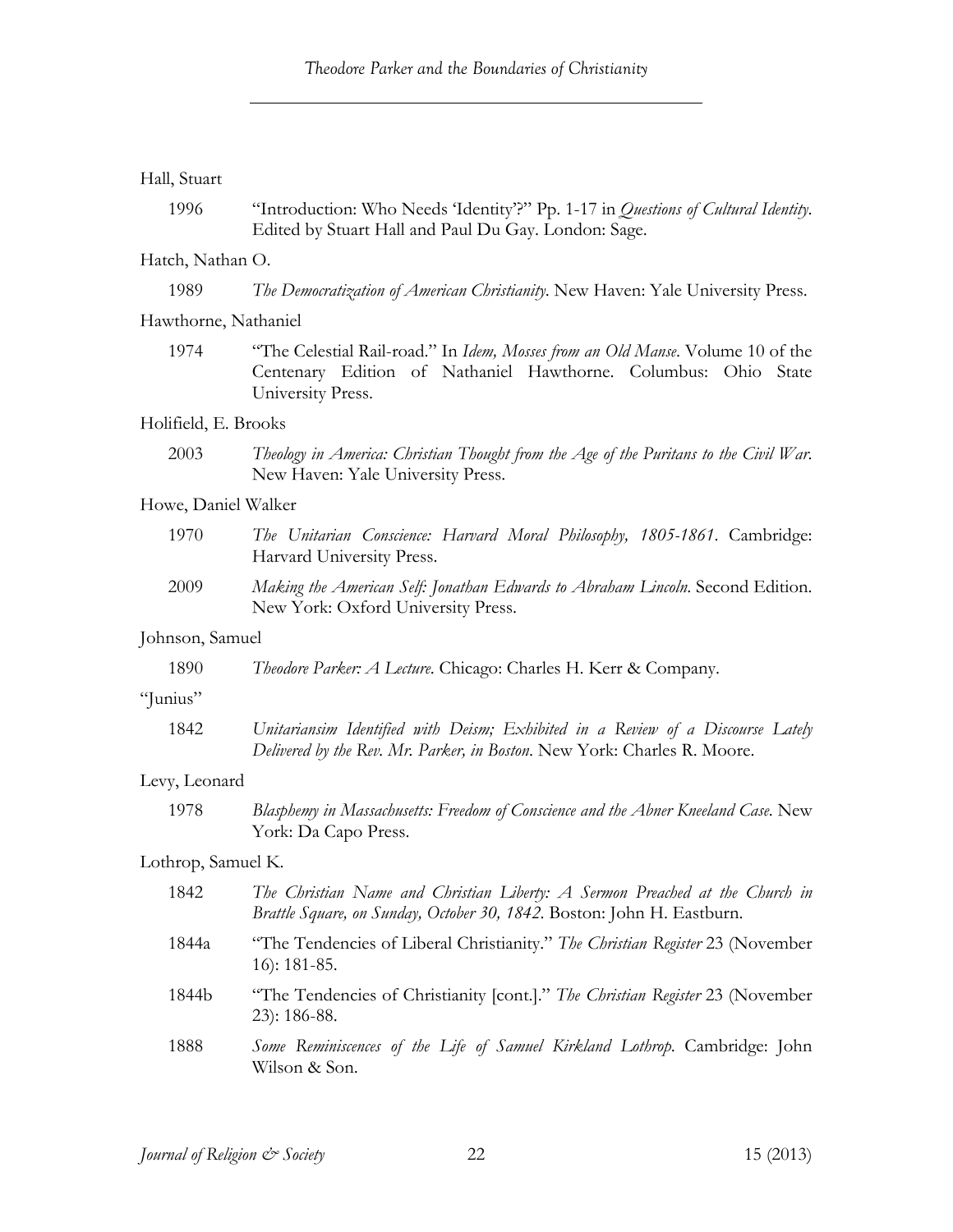| Marty, Martin E.           |                                                                                                                                                                                                                                        |
|----------------------------|----------------------------------------------------------------------------------------------------------------------------------------------------------------------------------------------------------------------------------------|
| 1961                       | The Infidel: Freethought and American Religion. Cleveland: Meridian Books.                                                                                                                                                             |
| Merriem, George S., editor |                                                                                                                                                                                                                                        |
| 1890                       | Noah Porter: A Memorial by His Friends. New York: Charles Scribner's Sons.                                                                                                                                                             |
| Miller, Perry              |                                                                                                                                                                                                                                        |
| 1950                       | The Transcendentalists: An Anthology. Cambridge: Harvard University Press.                                                                                                                                                             |
| Myerson, Joel              |                                                                                                                                                                                                                                        |
| 1972                       | "A Calendar of Transcendental Club Meetings" American Literature 44, 2: 197-<br>207.                                                                                                                                                   |
| 2003                       | "On the Importance of Theodore Parker." The New England Quarterly 76, 3:<br>46-76.                                                                                                                                                     |
| Noll, Mark A.              |                                                                                                                                                                                                                                        |
| 2002                       | America's God: From Jonathan Edwards to Abraham Lincoln. New York: Oxford<br>University Press.                                                                                                                                         |
| Norton, Andrews            |                                                                                                                                                                                                                                        |
| 1839                       | A Discourse on the Latest Form of Infidelity. Cambridge: John Owen.                                                                                                                                                                    |
| Parker, Theodore           |                                                                                                                                                                                                                                        |
| 1838                       | "Strauss's Life of Jesus." Christian Examiner 28 (July): 273-317.                                                                                                                                                                      |
| 1841a                      | "A Discourse on the Transient and Permanent in Christianity: Preached at<br>the Ordination of Mr. Charles C. Shackford, in the Howes Place Church in<br>Boston, May 19, 1841." Second Edition. Boston: Printed for the Author.         |
| 1841b                      | Letter to Patience Ford, April 18, Massachusetts Historical Society.                                                                                                                                                                   |
| 1841c                      | Letter to Caroline Healey Dall, 3 December.                                                                                                                                                                                            |
| 1841-44                    | Journal I. Andover-Harvard Theological Library. Harvard Divinity School.                                                                                                                                                               |
| 1842                       | A Discourse on Matters Pertaining to Religion. Boston: Charles C. Little and James<br>Brown.                                                                                                                                           |
| 1843                       | A Critical and Historical Introduction to the Canonical Scriptures of the Old<br>Testament. From the German of Wilhelm Martin Leberecht De Wette.<br>Translated and Enlarged. 2 Volumes. Boston: Charles C. Little and James<br>Brown. |
| 1844                       | Letter to Noah Porter, 1 October. Massachusetts Historical Society.                                                                                                                                                                    |
| 1845                       | Letter to Samuel J. May, April 1. Massachusetts Historical Society.                                                                                                                                                                    |
| 1852                       | Speeches, Addresses, and Occasional Sermons. 2 Volumes. Boston: Wm. Crosby<br>and H. P. Nichols.                                                                                                                                       |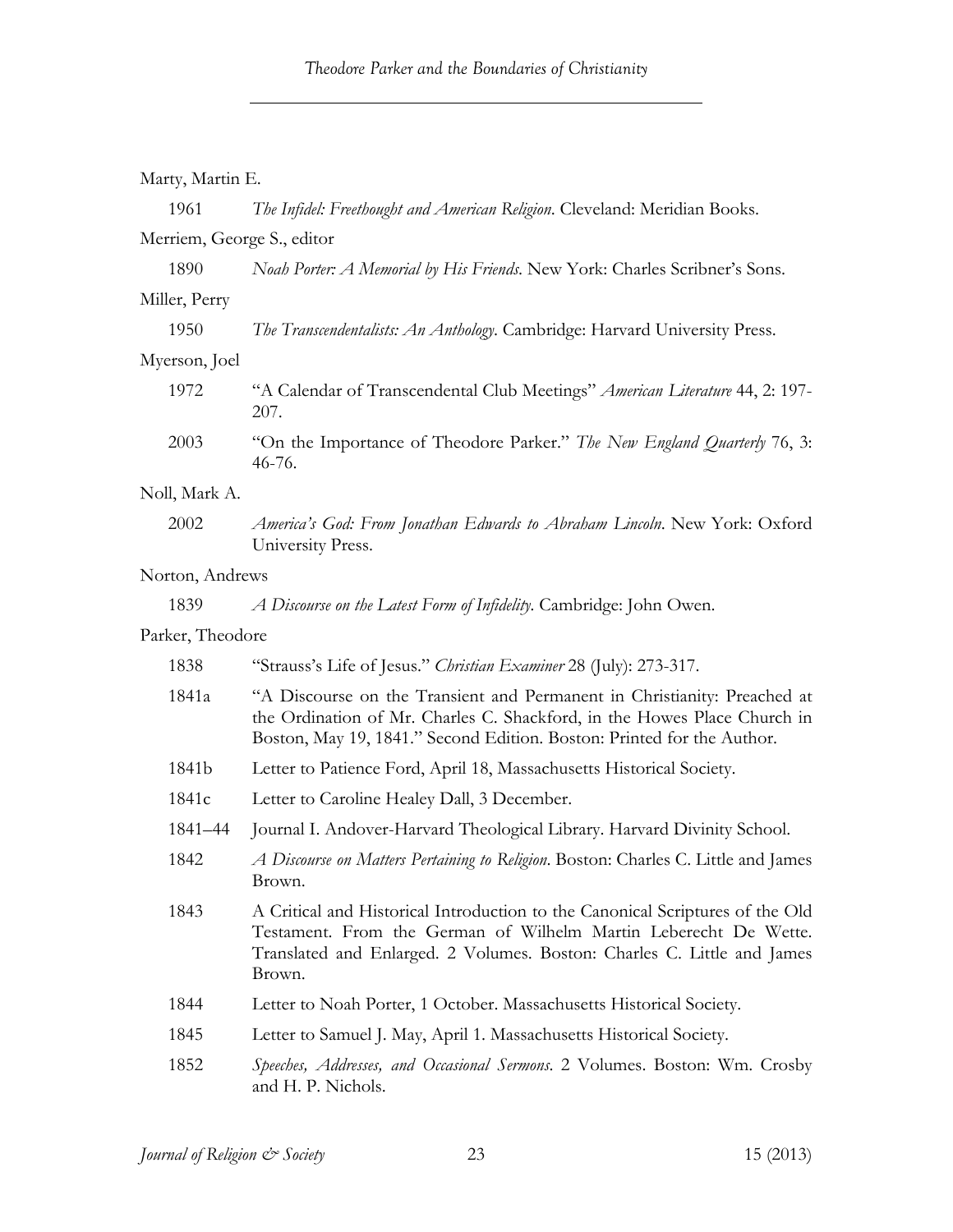| 1856                     | Sermons of Theism, Atheism, and The Popular Theology. Boston: Little, Brown and<br>Company.                                                       |
|--------------------------|---------------------------------------------------------------------------------------------------------------------------------------------------|
| Porter, Noah             |                                                                                                                                                   |
| 1844a                    | "Theodore Parker." New Englander 2 (July): 371-72.                                                                                                |
| 1844b                    | "Theodore Parker and Liberal Christianity." New Englander 2 (October): 528-<br>34.                                                                |
| Prothero, Stephen        |                                                                                                                                                   |
| 2003                     | American Jesus: How the Son of God Became a National Icon. New York: Farrar,<br>Straus and Giroux.                                                |
| Reville, Albert          |                                                                                                                                                   |
| 1865                     | The Life and Writings of Theodore Parker. London: Simpkin, Marshall, and Co.                                                                      |
| Schmidt, Leigh Eric      |                                                                                                                                                   |
| 2000                     | Hearing Things: Religion, Illusion, and the American Enlightenment. Cambridge:<br>Harvard University Press.                                       |
| 2005                     | Restless Souls: The Making of American Spirituality, from Emerson to Oprah. San<br>Francisco: HarperOne Press.                                    |
| Smith-Rosenberg, Carroll |                                                                                                                                                   |
| 2010                     | This Violent Empire: The Birth of an American National Identity. Chapel Hill:<br>University of North Carolina Press                               |
| Turner, James C.         |                                                                                                                                                   |
| 1985                     | Without God, Without Creed: The Origins of Unbelief in America. Baltimore: Johns<br>Hopkins University Press.                                     |
| Tweed, Thomas A.         |                                                                                                                                                   |
| 2000                     | The American Encounter with Buddhism, 1844-1912: Victorian Culture and the<br>Limits of Dissent. Chapel Hill: University of North Carolina Press. |
|                          | Warren, William F., Fales H. Newhall, and Gilbert Haven                                                                                           |
| 1963                     | Parkerism: Three Discourses Delivered on the Occasion of the Death of Theodore Parker.<br>New York: Published by Carlton & Porter.                |
| Weiss, John.             |                                                                                                                                                   |
| 1864                     | Life and Correspondence of Theodore Parker. 2 Volumes. New York: D. Appleton.                                                                     |
| Wigger, John H.          |                                                                                                                                                   |
| 1998                     | Taking Heaven By Storm: Methodism and the Rise of Popular Christianity in America.<br>New York: Oxford University Press.                          |
|                          |                                                                                                                                                   |